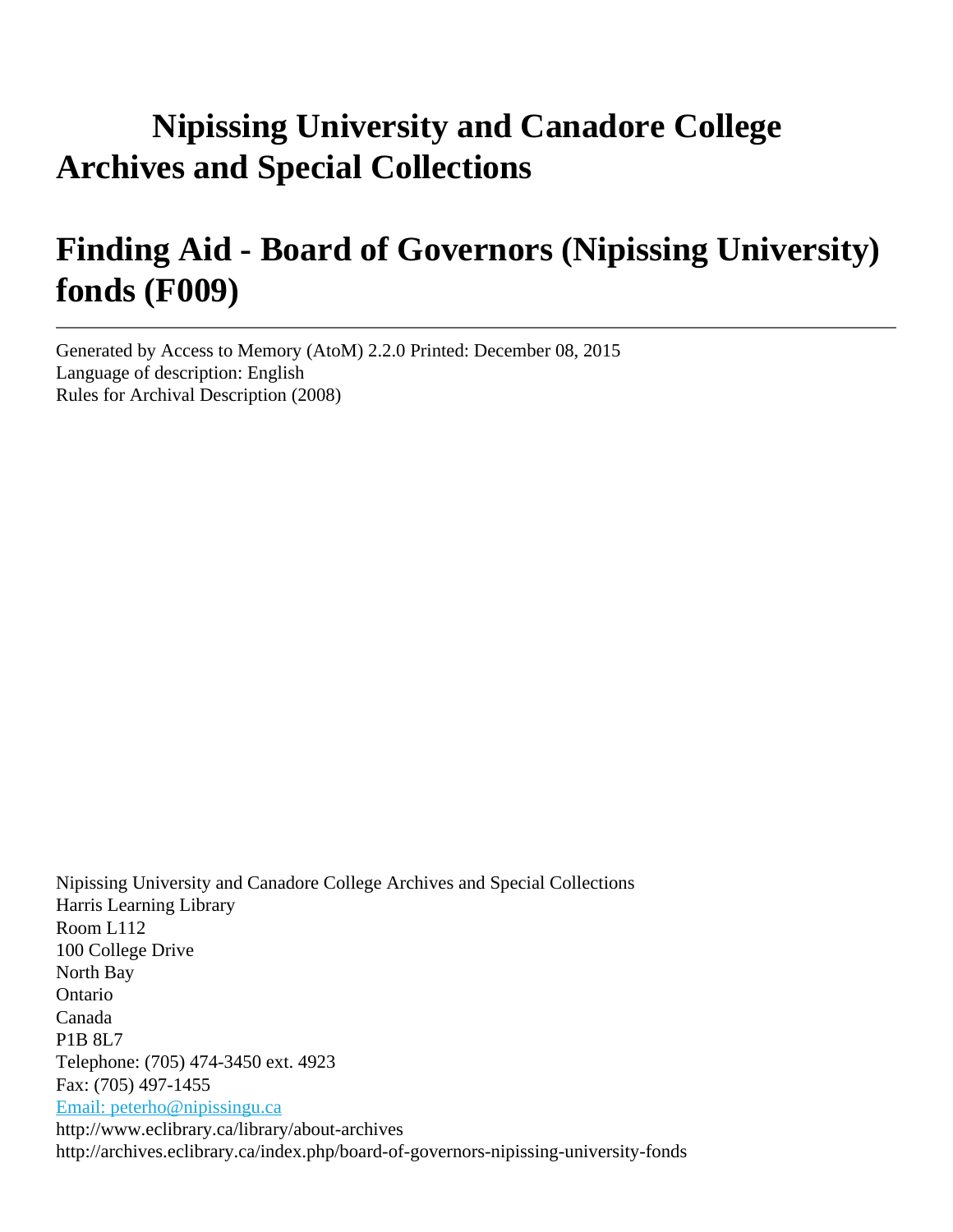## **Table of contents**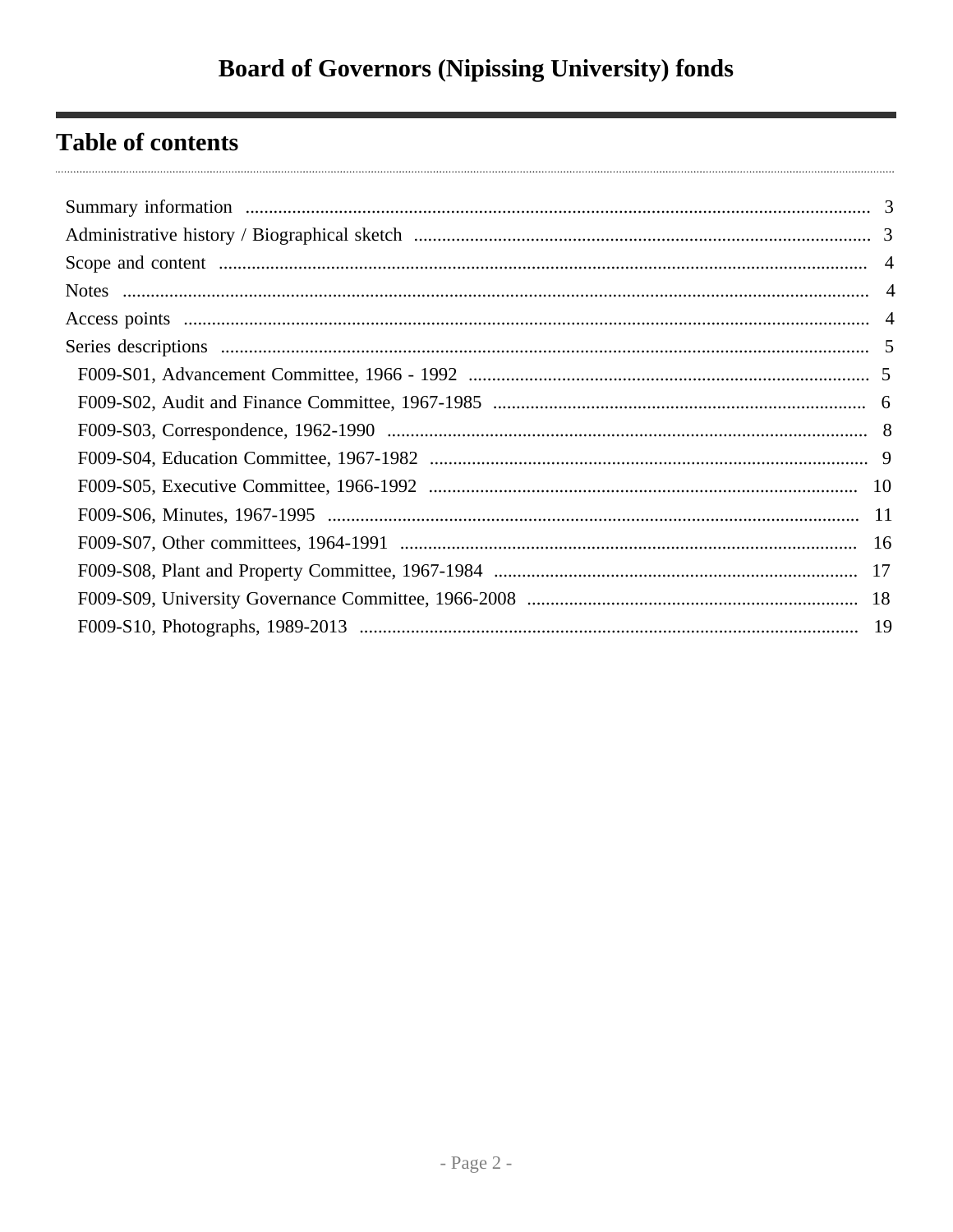<span id="page-2-0"></span>

|  | <b>Summary information</b> |
|--|----------------------------|
|--|----------------------------|

| <b>Repository:</b>                           | Nipissing University and Canadore College Archives and Special<br>Collections                                                                                                                                                                                                                                                                                      |
|----------------------------------------------|--------------------------------------------------------------------------------------------------------------------------------------------------------------------------------------------------------------------------------------------------------------------------------------------------------------------------------------------------------------------|
| <b>Title:</b>                                | Board of Governors (Nipissing University) fonds                                                                                                                                                                                                                                                                                                                    |
| ID:                                          | F <sub>009</sub>                                                                                                                                                                                                                                                                                                                                                   |
| Date:                                        | 1962-2013 (date of creation)                                                                                                                                                                                                                                                                                                                                       |
| <b>Physical description:</b>                 | 0.75 m of textual records<br>29 photographs                                                                                                                                                                                                                                                                                                                        |
| Language:                                    | English                                                                                                                                                                                                                                                                                                                                                            |
| Dates of creation,<br>revision and deletion: |                                                                                                                                                                                                                                                                                                                                                                    |
| Note [generalNote]:                          | The image linked to this description<br>(board_of_governors_1990-1991.jpg) is a group portrait of<br>Nipissing University's Board of Governors for 1990-1991. The<br>image is from the Board of Governors (Nipissing University) fonds,<br><a <br="" href="http://archives.eclibrary.ca/composite-photographs">target="_blank"&gt;file <math>0053-14</math> </a> . |

## <span id="page-2-1"></span>**Administrative history / Biographical sketch**

#### **Note**

. . . . . .

The Board of Governors of Nipissing College is one of the two governing bodies of Nipissing University, the other being the Academic Senate. The Board was established in 1967, and was initially made up mostly of members of the former Executive Council of Northeastern University. When the College was granted a university charter in 1992, the  $\langle i \rangle$ Nipissing University Act $\langle i \rangle$  established the Board of Governors as one of the two legislative branches of Nipissing University's bicameral governance system.

### **Custodial history**

The records in the Minutes Series were in the custody of the Board of Governors Secretary until they were transferred to the Archives in August 2014. The custodial history of the other records is unknown.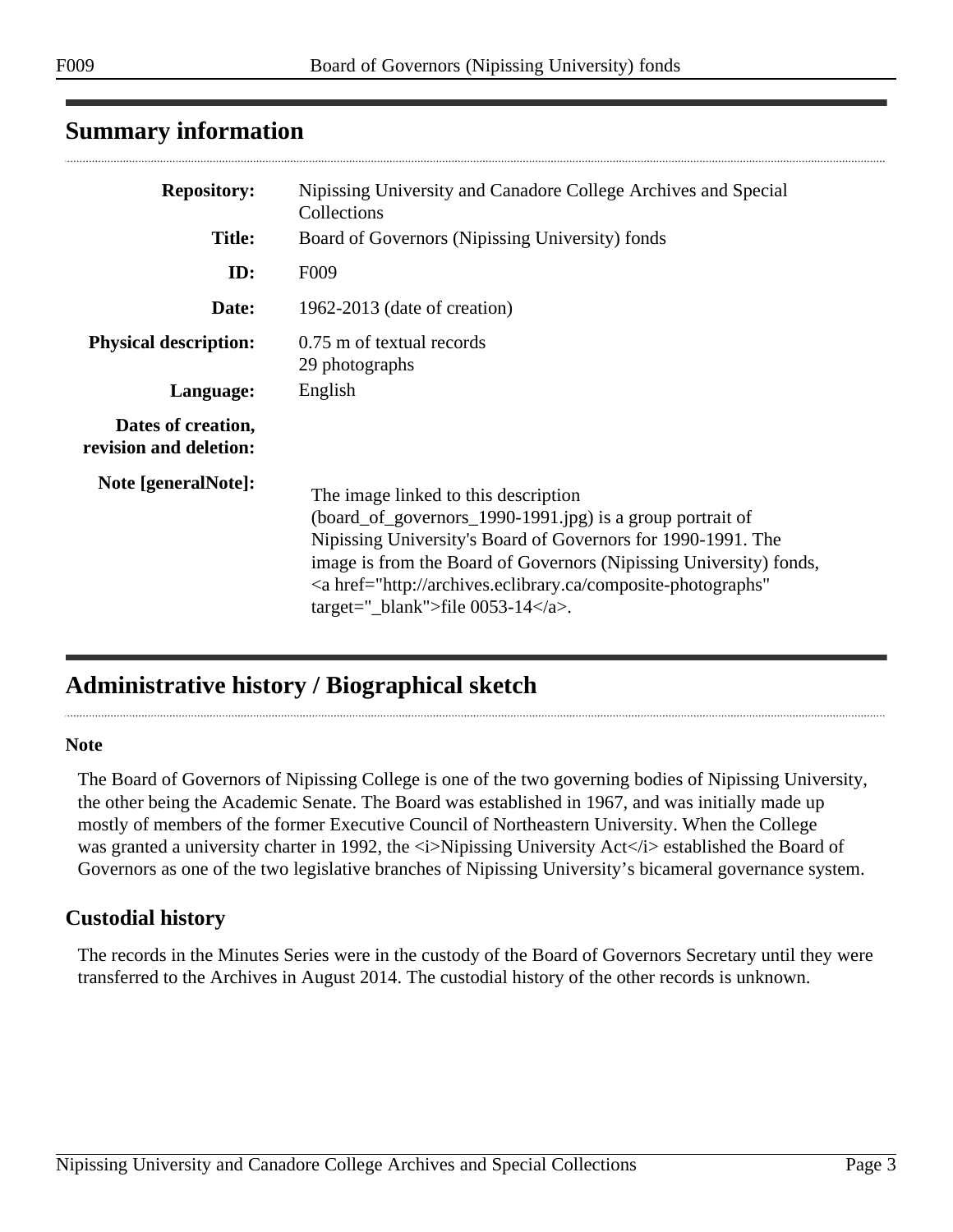### <span id="page-3-0"></span>**Scope and content**

Fonds documents the functions and activities of the Board of Governors, including its standing and special committees, and the Board's predecessor, the Executive Council of Northeastern University. Fonds is arranged into series based on committee or documentary type. A number of files and items are not part of any series. Fonds predominantly contains minutes, agendas, correspondence, memoranda, reports, budgets, speeches, membership lists, and financial statements.

### <span id="page-3-1"></span>**Notes**

### **Title notes**

**<u>Source of title proper</u>**: Title based on provenance of fonds

### **Immediate source of acquisition**

Records in the Minutes Series were transferred by Susan Robineau, Board of Governors Secretary, in August 2014. Photographs in the Photographs Series were transferred by Sandy Landriault in January 2015. The source of the other records in the fonds is unknown.

#### **Restrictions on access**

Access restricted; please consult archivist. Subject to review under Freedom of Information and Protection of Privacy Act.

### **Other notes**

- **Publication status**: Published
- **Institution identifier**: Nipissing University and Canadore College Archives and Special Collections

### <span id="page-3-2"></span>**Access points**

- Nipissing University
- Textual record (documentary form)
- Graphic material (documentary form)
- Education (subject)
- North Bay (place)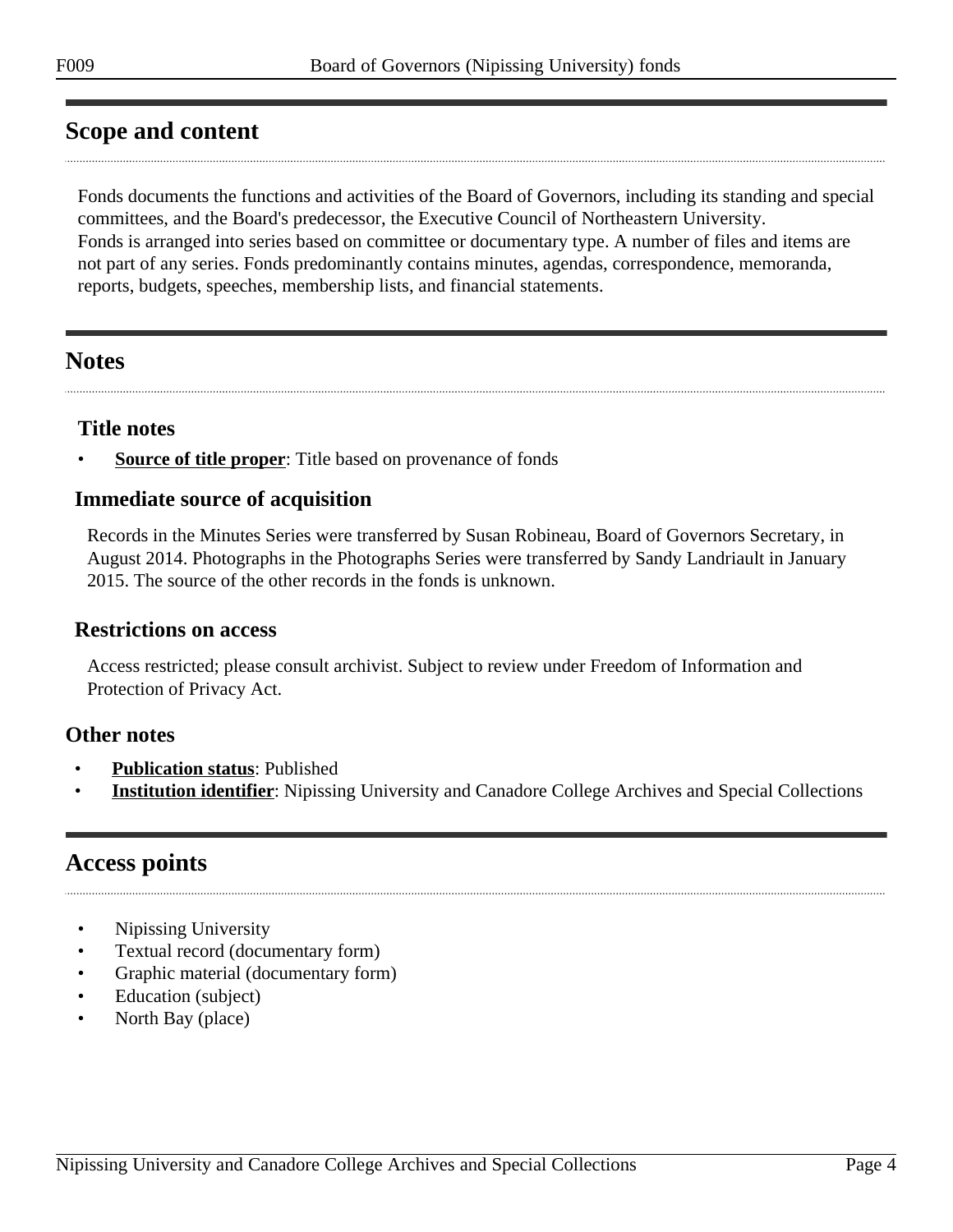### <span id="page-4-0"></span>**Series descriptions**

### <span id="page-4-1"></span>**Series F009-S01: Advancement Committee**

Date: 1966 - 1992 (date of creation)

#### Scope and content:

Series documents the work of the Advancement Committee and its predecessors to review and advise the Board of Governors on matters regarding advancement, alumni relations, communications, development, government relations, marketing, donations, and public relations. Predecessors of the Advancement Committee include: the Student Recruitment, Public Relations, and Scholarship Committee; the Alumni, Student and Public Relations Committee; the Student Liaison Committee; and the Scholarships Committee. Series is arranged into six series and contains minutes, correspondence, memoranda, membership and donor lists, policies, and reports.

Physical description: 5.4 cm of textual records

Language of the material:

English

Access points:

• Textual record (documentary form)

#### Restrictions on access:

|                  | File / item list                                                                                       |             |                                                                                                                                                 |           |
|------------------|--------------------------------------------------------------------------------------------------------|-------------|-------------------------------------------------------------------------------------------------------------------------------------------------|-----------|
| Ref code         | Title                                                                                                  | Dates       | Access status                                                                                                                                   | Container |
| F009-S01-0049-11 | File - Bursaries and scholarships<br>Physical location: 5/1/1                                          | 1967 - 1968 | Access restricted;<br>please consult<br>archivist. Subject<br>to review under<br>Freedom of<br>Information and<br>Protection of<br>Privacy Act. | 0049      |
| F009-S01-0049-12 | File - Student Recruitment, Public<br>Relations, and Scholarship Committee<br>Physical location: 5/1/1 | 1966-1969   | Access restricted:<br>please consult<br>archivist. Subject<br>to review under<br>Freedom of<br>Information and<br>Protection of<br>Privacy Act. | 0049      |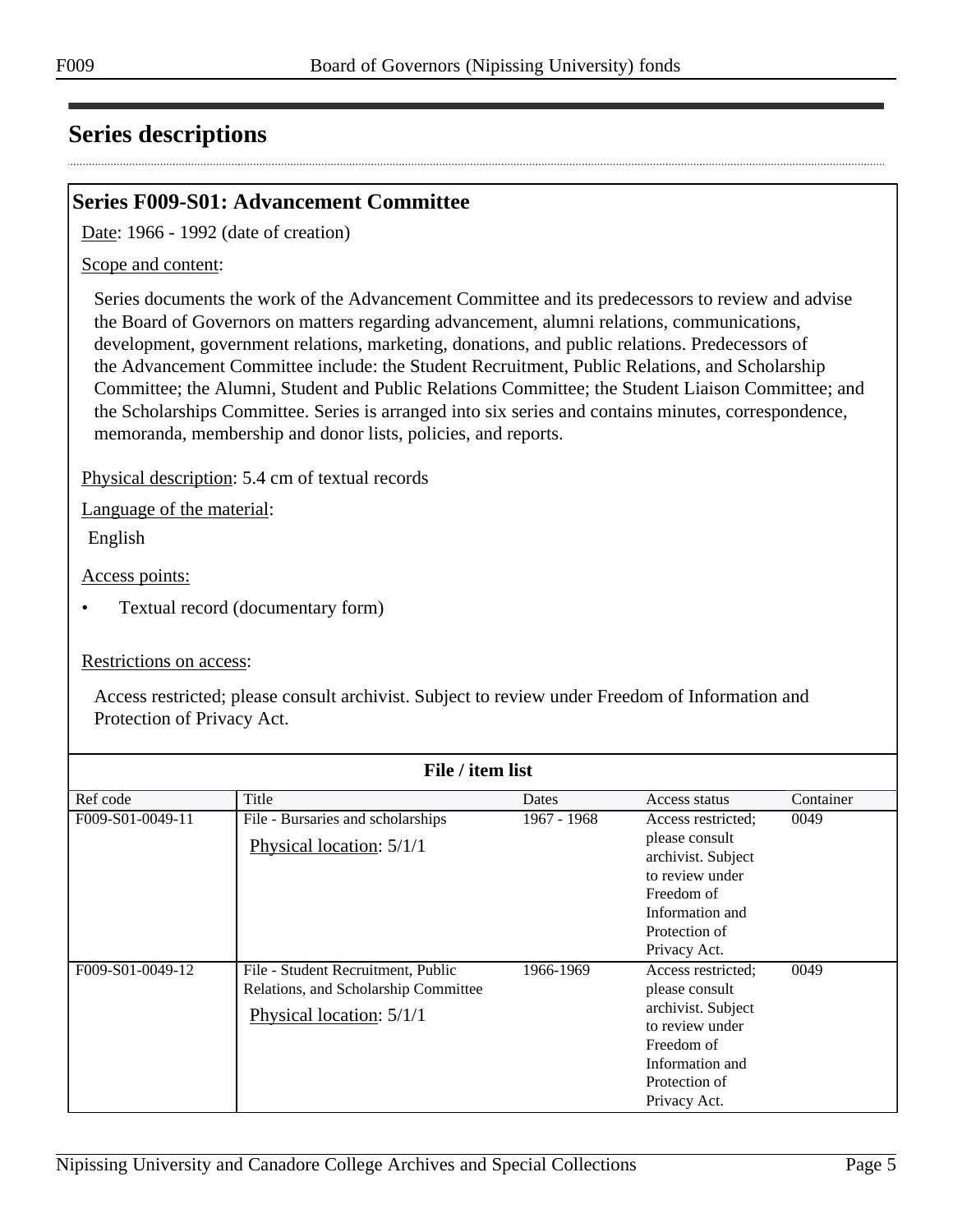| F009-S01-0049-13 | File - Student Recruitment, Public<br>Relations, and Scholarship Committee<br>Physical location: 5/1/1 | 1971-1984 | Access restricted;<br>please consult<br>archivist. Subject<br>to review under<br>Freedom of<br>Information and<br>Protection of<br>Privacy Act. | 0049 |
|------------------|--------------------------------------------------------------------------------------------------------|-----------|-------------------------------------------------------------------------------------------------------------------------------------------------|------|
| F009-S01-0050-02 | File - Nipissing University Association<br>Physical location: 5/1/2                                    | 1972-1973 | Access restricted:<br>please consult<br>archivist. Subject<br>to review under<br>Freedom of<br>Information and<br>Protection of<br>Privacy Act. | 0050 |
| F009-S01-0050-03 | File - [Nipissing] University Alumni<br>Association<br>Physical location: 5/1/2                        | 1973-1981 | Access restricted;<br>please consult<br>archivist. Subject<br>to review under<br>Freedom of<br>Information and<br>Protection of<br>Privacy Act. | 0050 |
| F009-S01-0050-04 | File - Alumni, Student and Public<br><b>Relations Committee</b><br>Physical location: 5/1/2            | 1982-1992 | Access restricted;<br>please consult<br>archivist. Subject<br>to review under<br>Freedom of<br>Information and<br>Protection of<br>Privacy Act. | 0050 |

### <span id="page-5-0"></span>**Series F009-S02: Audit and Finance Committee**

Date: 1967-1985 (date of creation)

Scope and content:

Series documents the Audit and Finance Committee development and presentation of policies and recommendations on university financial matters including operating and ancillary budgets, student fees, capital project financing, and audits. Series is arranged chronologically into six files, which contain minutes, agendas, reports, memoranda, and financial statements.

Physical description: 7 cm of textual records

Language of the material:

English

Access points:

• Textual record (documentary form)

#### Restrictions on access: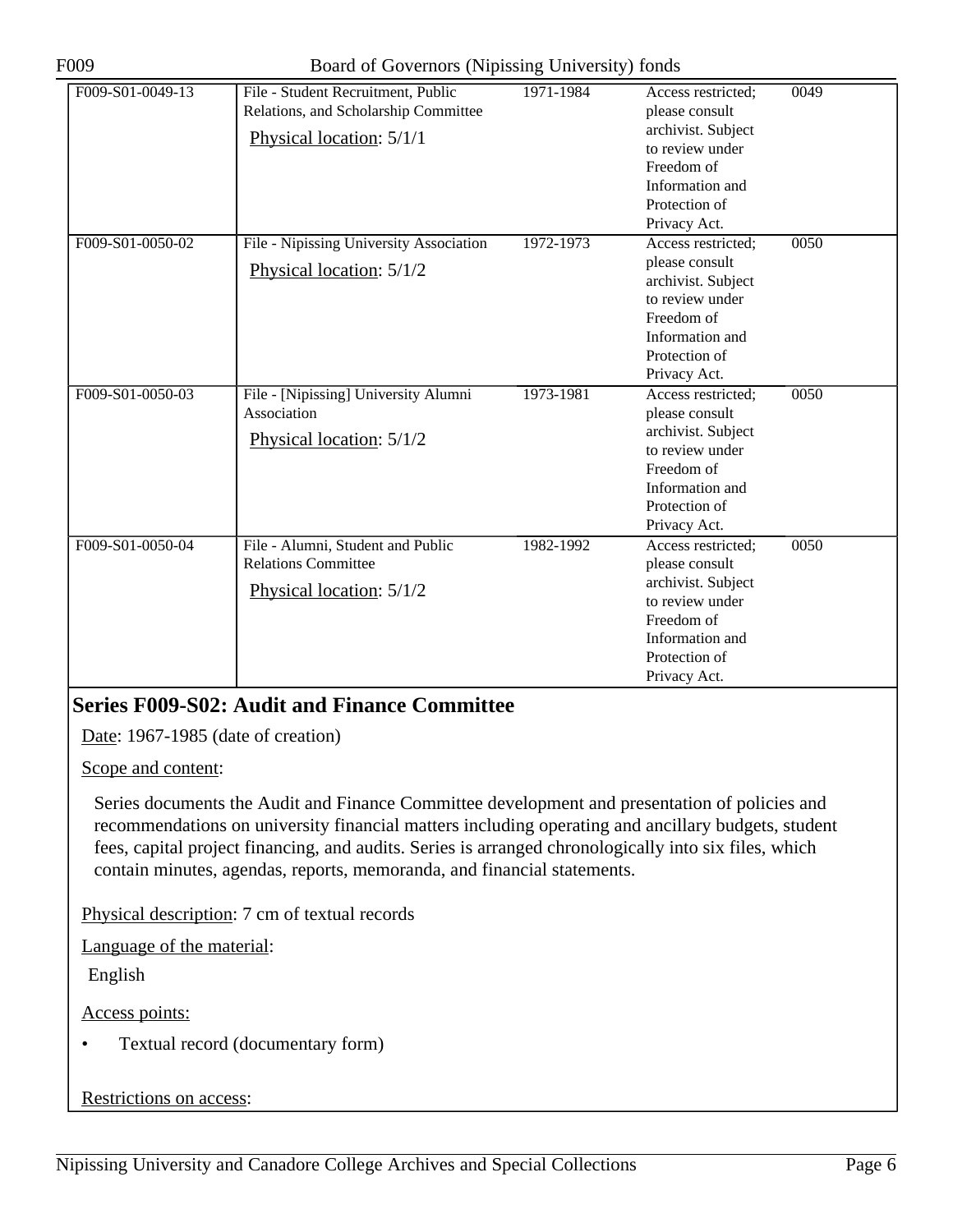|                  |                                                      | File / item list |                                                                                                                                                 |           |
|------------------|------------------------------------------------------|------------------|-------------------------------------------------------------------------------------------------------------------------------------------------|-----------|
|                  |                                                      |                  |                                                                                                                                                 |           |
| Ref code         | Title                                                | Dates            | Access status                                                                                                                                   | Container |
| F009-S02-0046-01 | File - Finance Committee<br>Physical location: 5/1/1 | 1967-1971        | Access restricted;<br>please consult<br>archivist. Subject<br>to review under<br>Freedom of<br>Information and<br>Protection of<br>Privacy Act. | 0046      |
| F009-S02-0046-02 | File - Finance Committee                             | 1971-1976        | Access restricted;                                                                                                                              | 0046      |
|                  | Physical location: 5/1/1                             |                  | please consult<br>archivist. Subject<br>to review under<br>Freedom of<br>Information and<br>Protection of<br>Privacy Act.                       |           |
| F009-S02-0046-03 | File - Finance Committee<br>Physical location: 5/1/1 | 1977-1978        | Access restricted;<br>please consult<br>archivist. Subject<br>to review under<br>Freedom of<br>Information and<br>Protection of<br>Privacy Act. | 0046      |
| F009-S02-0046-04 | File - Finance Committee<br>Physical location: 5/1/1 | 1978-1979        | Access restricted;<br>please consult<br>archivist. Subject<br>to review under<br>Freedom of<br>Information and<br>Protection of<br>Privacy Act. | 0046      |
| F009-S02-0046-05 | File - Finance Committee<br>Physical location: 5/1/1 | 1980-1982        | Access restricted;<br>please consult<br>archivist. Subject<br>to review under<br>Freedom of<br>Information and<br>Protection of<br>Privacy Act. | 0046      |
| F009-S02-0046-06 | File - Finance Committee<br>Physical location: 5/1/1 | 1982-1985        | Access restricted;<br>please consult<br>archivist. Subject<br>to review under<br>Freedom of<br>Information and<br>Protection of<br>Privacy Act. | 0046      |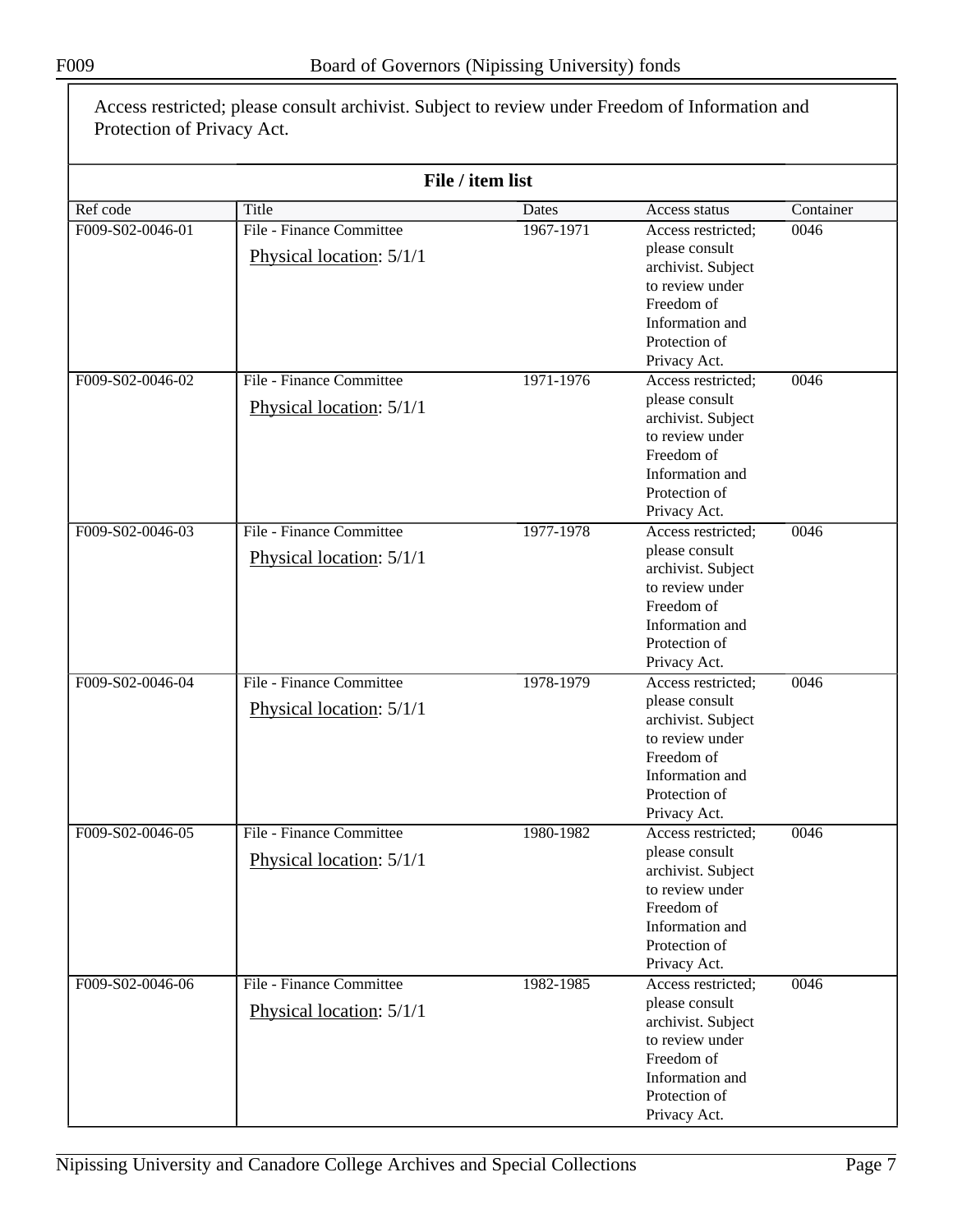### <span id="page-7-0"></span>**Series F009-S03: Correspondence**

Date: 1962-1990 (date of creation)

Scope and content:

Series contains correspondence files of the Board of Governors and its chairman, as well as correspondence files of the Executive Council of Northeastern University. The series is arranged into six files.

Physical description: 7.3 cm of textual records

Language of the material:

English

Access points:

• Textual record (documentary form)

#### Restrictions on access:

|                  | File / item list                                             |           |                                                                                                                                                 |           |
|------------------|--------------------------------------------------------------|-----------|-------------------------------------------------------------------------------------------------------------------------------------------------|-----------|
| Ref code         | Title                                                        | Dates     | Access status                                                                                                                                   | Container |
| F009-S03-0046-09 | File - Municipal correspondence<br>Physical location: 5/1/1  | 1962-1967 | Access restricted:<br>please consult<br>archivist. Subject<br>to review under<br>Freedom of<br>Information and<br>Protection of<br>Privacy Act. | 0046      |
| F009-S03-0047-01 | File - Correspondence<br>Physical location: 5/1/1            | 1981-1990 | Access restricted:<br>please consult<br>archivist. Subject<br>to review under<br>Freedom of<br>Information and<br>Protection of<br>Privacy Act. | 0047      |
| F009-S03-0047-02 | File - Chairman's correspondence<br>Physical location: 5/1/1 | 1964-1973 | Access restricted;<br>please consult<br>archivist. Subject<br>to review under<br>Freedom of<br>Information and<br>Protection of<br>Privacy Act. | 0047      |
| F009-S03-0047-03 | File - Chairman's correspondence<br>Physical location: 5/1/1 | 1973-1979 | Access restricted;<br>please consult<br>archivist. Subject                                                                                      | 0047      |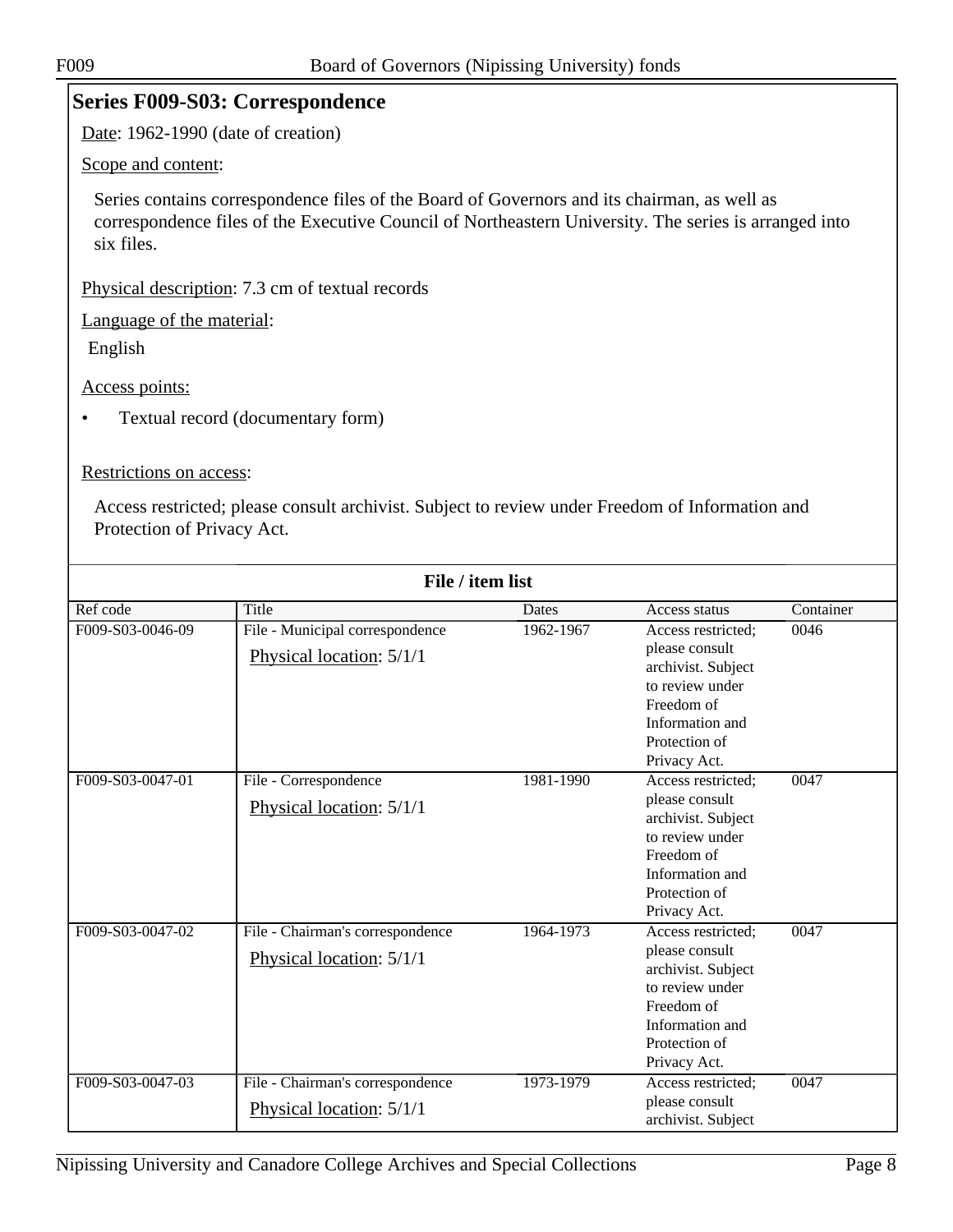| F009                                 | Board of Governors (Nipissing University) fonds                                                                                                                                                                                                                                                                                                                                         |           |                                                                                                                                                 |      |
|--------------------------------------|-----------------------------------------------------------------------------------------------------------------------------------------------------------------------------------------------------------------------------------------------------------------------------------------------------------------------------------------------------------------------------------------|-----------|-------------------------------------------------------------------------------------------------------------------------------------------------|------|
|                                      |                                                                                                                                                                                                                                                                                                                                                                                         |           | to review under<br>Freedom of<br>Information and<br>Protection of<br>Privacy Act.                                                               |      |
| F009-S03-0047-04                     | File - Chairman's correspondence<br>Physical location: 5/1/1                                                                                                                                                                                                                                                                                                                            | 1979-1988 | Access restricted;<br>please consult<br>archivist. Subject<br>to review under<br>Freedom of<br>Information and<br>Protection of<br>Privacy Act. | 0047 |
| F009-S03-0053-09                     | File - Correspondence<br>Physical location: 5/1/2                                                                                                                                                                                                                                                                                                                                       | 1966-1975 | Access restricted;<br>please consult<br>archivist. Subject<br>to review under<br>Freedom of<br>Information and<br>Protection of<br>Privacy Act. | 0053 |
|                                      | <b>Series F009-S04: Education Committee</b>                                                                                                                                                                                                                                                                                                                                             |           |                                                                                                                                                 |      |
| Date: 1967-1982 (date of creation)   |                                                                                                                                                                                                                                                                                                                                                                                         |           |                                                                                                                                                 |      |
| Scope and content:                   |                                                                                                                                                                                                                                                                                                                                                                                         |           |                                                                                                                                                 |      |
| reports.                             | Series documents the Education Committee's reviewal and recommendations regarding faculty<br>appointments, promotion, tenure, leave, and salaries. The committee also reviewed academic budgets<br>and programs, and occasionally student fees, scholarships, and library budgets.<br>Series is arranged into five files which contain minutes, agendas, correspondence, memoranda, and |           |                                                                                                                                                 |      |
|                                      | Physical description: 8.5 cm of textual records                                                                                                                                                                                                                                                                                                                                         |           |                                                                                                                                                 |      |
| Language of the material:<br>English |                                                                                                                                                                                                                                                                                                                                                                                         |           |                                                                                                                                                 |      |
| Access points:                       |                                                                                                                                                                                                                                                                                                                                                                                         |           |                                                                                                                                                 |      |
| $\bullet$                            | Textual record (documentary form)                                                                                                                                                                                                                                                                                                                                                       |           |                                                                                                                                                 |      |

<span id="page-8-0"></span>Restrictions on access:

|                  | File / item list           |              |                                                         |           |
|------------------|----------------------------|--------------|---------------------------------------------------------|-----------|
| Ref code         | Title                      | <b>Dates</b> | Access status                                           | Container |
| F009-S04-0047-05 | File - Education Committee | 1967-1973    | Access restricted;                                      | 0047      |
|                  | Physical location: 5/1/1   |              | please consult<br>archivist. Subject<br>to review under |           |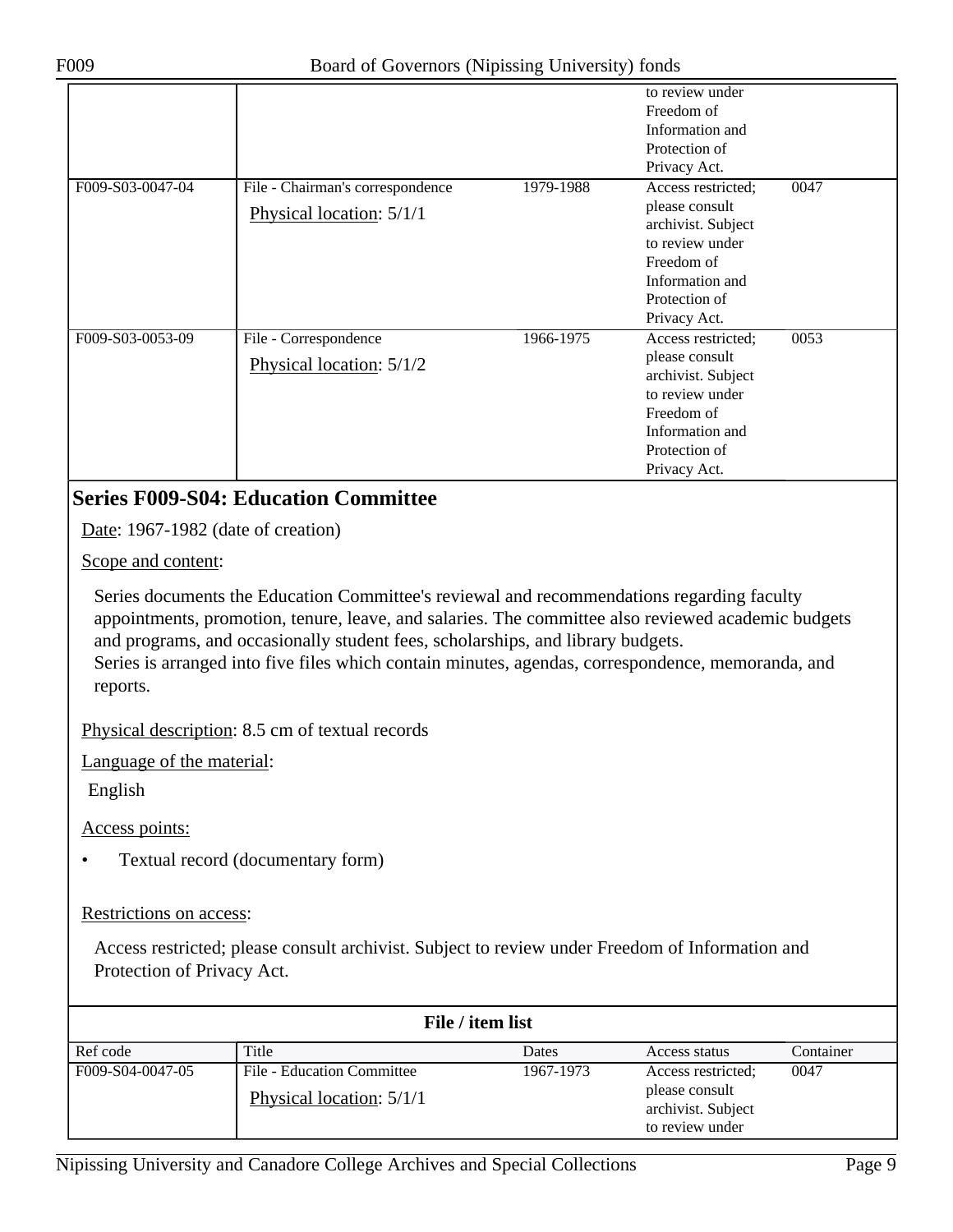|                  |                                   |           | Freedom of         |      |
|------------------|-----------------------------------|-----------|--------------------|------|
|                  |                                   |           | Information and    |      |
|                  |                                   |           | Protection of      |      |
|                  |                                   |           | Privacy Act.       |      |
| F009-S04-0047-06 | <b>File - Education Committee</b> | 1974-1979 | Access restricted: | 0047 |
|                  | Physical location: 5/1/1          |           | please consult     |      |
|                  |                                   |           | archivist. Subject |      |
|                  |                                   |           | to review under    |      |
|                  |                                   |           | Freedom of         |      |
|                  |                                   |           | Information and    |      |
|                  |                                   |           | Protection of      |      |
|                  |                                   |           | Privacy Act.       |      |
| F009-S04-0048-01 | <b>File - Education Committee</b> | 1979      | Access restricted; | 0048 |
|                  | Physical location: 5/1/1          |           | please consult     |      |
|                  |                                   |           | archivist. Subject |      |
|                  |                                   |           | to review under    |      |
|                  |                                   |           | Freedom of         |      |
|                  |                                   |           | Information and    |      |
|                  |                                   |           | Protection of      |      |
|                  |                                   |           | Privacy Act.       |      |
| F009-S04-0048-02 | File - Education Committee        | 1980-1981 | Access restricted; | 0048 |
|                  | Physical location: 5/1/1          |           | please consult     |      |
|                  |                                   |           | archivist. Subject |      |
|                  |                                   |           | to review under    |      |
|                  |                                   |           | Freedom of         |      |
|                  |                                   |           | Information and    |      |
|                  |                                   |           | Protection of      |      |
|                  |                                   |           | Privacy Act.       |      |
| F009-S04-0048-03 | <b>File - Education Committee</b> | 1981-1982 | Access restricted; | 0048 |
|                  | Physical location: 5/1/1          |           | please consult     |      |
|                  |                                   |           | archivist. Subject |      |
|                  |                                   |           | to review under    |      |
|                  |                                   |           | Freedom of         |      |
|                  |                                   |           | Information and    |      |
|                  |                                   |           | Protection of      |      |
|                  |                                   |           | Privacy Act.       |      |

### <span id="page-9-0"></span>**Series F009-S05: Executive Committee**

Date: 1966-1992 (date of creation)

Scope and content:

Series documents the meetings of the Executive Committee, which acts for the Board of Governors between Board meetings in managing university affairs. The Executive Committee also develops the agenda for Board meetings and reviews the annual work plans of standing committees. Series is arranged chronologically into two files containing meeting minutes, agendas, memoranda, and reports.

Physical description: 1.5 cm of textual records

Language of the material:

English

Access points: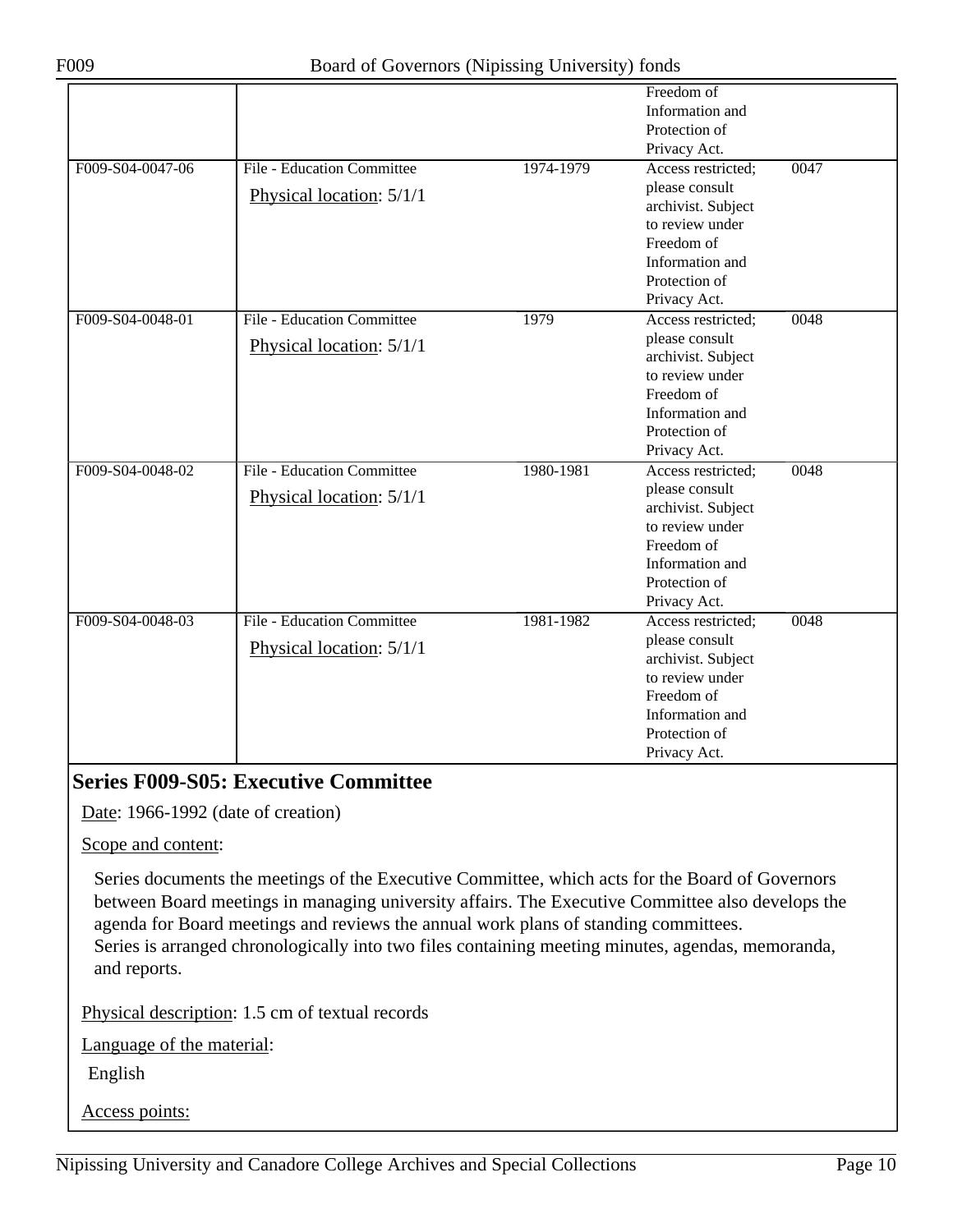#### • Textual record (documentary form)

#### Restrictions on access:

Access restricted; please consult archivist. Subject to review under Freedom of Information and Protection of Privacy Act.

|                  | File / item list                                       |           |                                                                                                                                                 |           |  |
|------------------|--------------------------------------------------------|-----------|-------------------------------------------------------------------------------------------------------------------------------------------------|-----------|--|
| Ref code         | Title                                                  | Dates     | Access status                                                                                                                                   | Container |  |
| F009-S05-0046-07 | File - Executive Committee<br>Physical location: 5/1/1 | 1966-1968 | Access restricted;<br>please consult<br>archivist. Subject<br>to review under<br>Freedom of<br>Information and<br>Protection of<br>Privacy Act. | 0046      |  |
| F009-S05-0046-08 | File - Executive Committee<br>Physical location: 5/1/1 | 1989-1992 | Access restricted:<br>please consult<br>archivist. Subject<br>to review under<br>Freedom of<br>Information and<br>Protection of<br>Privacy Act. | 0046      |  |

#### <span id="page-10-0"></span>**Series F009-S06: Minutes**

Date: 1967-1995 (date of creation)

Scope and content:

Series documents regular meetings of the Board of Governors, as well as some special meetings and the meetings of Board committees. Series is arranged into files by academic year, and each file has an index of minutes. Files contain minutes, agendas, correspondence, memoranda, budgets, and reports.

Physical description: 26.3 cm of textual records

Language of the material:

English

Note:

Archives did not receive minutes for 1989-1990. The President's Office has bound volumes of Board of Governors minutes and may have the missing year.

#### Access points:

• Textual record (documentary form)

#### Restrictions on access: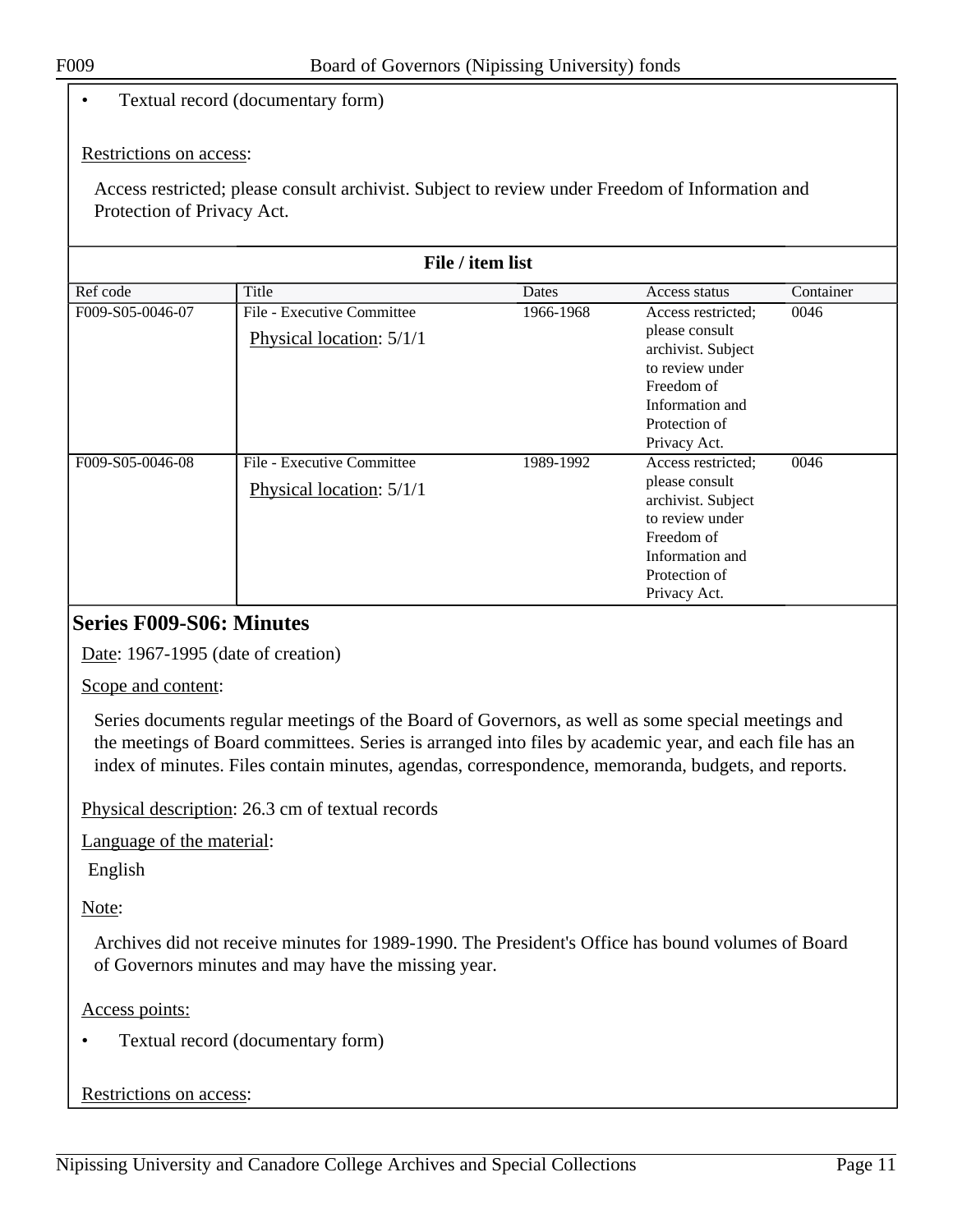|                  | File / item list                       |           |                                    |           |
|------------------|----------------------------------------|-----------|------------------------------------|-----------|
| Ref code         | Title                                  | Dates     | Access status                      | Container |
| F009-S06-0050-05 | File - Board of Governors minutes 1967 | 1967      | Access restricted;                 | 0050      |
|                  |                                        |           | please consult                     |           |
|                  | Physical location: 5/1/2               |           | archivist. Subject                 |           |
|                  |                                        |           | to review under                    |           |
|                  |                                        |           | Freedom of                         |           |
|                  |                                        |           | Information and                    |           |
|                  |                                        |           | Protection of                      |           |
|                  |                                        |           | Privacy Act.                       |           |
| F009-S06-0050-06 | File - Board of Governors minutes      | 1967-1968 | Access restricted;                 | 0050      |
|                  | 1967-68                                |           | please consult                     |           |
|                  |                                        |           | archivist. Subject                 |           |
|                  | Physical location: 5/1/2               |           | to review under                    |           |
|                  |                                        |           | Freedom of                         |           |
|                  |                                        |           | Information and                    |           |
|                  |                                        |           | Protection of                      |           |
|                  |                                        |           | Privacy Act.                       |           |
| F009-S06-0050-07 | File - Board of Governors minutes      | 1968-1969 | Access restricted;                 | 0050      |
|                  | 1968-69                                |           | please consult                     |           |
|                  | Physical location: 5/1/2               |           | archivist. Subject                 |           |
|                  |                                        |           | to review under                    |           |
|                  |                                        |           | Freedom of                         |           |
|                  |                                        |           | Information and                    |           |
|                  |                                        |           | Protection of                      |           |
| F009-S06-0050-08 | File - Board of Governors minutes      | 1969-1970 | Privacy Act.<br>Access restricted; | 0050      |
|                  | 1969-1970                              |           | please consult                     |           |
|                  |                                        |           | archivist. Subject                 |           |
|                  | Physical location: 5/1/2               |           | to review under                    |           |
|                  |                                        |           | Freedom of                         |           |
|                  |                                        |           | Information and                    |           |
|                  |                                        |           | Protection of                      |           |
|                  |                                        |           | Privacy Act.                       |           |
| F009-S06-0050-09 | File - Board of Governors minutes      | 1970-1971 | Access restricted;                 | 0050      |
|                  | 1970-71                                |           | please consult                     |           |
|                  | Physical location: 5/1/2               |           | archivist. Subject                 |           |
|                  |                                        |           | to review under                    |           |
|                  |                                        |           | Freedom of                         |           |
|                  |                                        |           | Information and                    |           |
|                  |                                        |           | Protection of                      |           |
|                  |                                        |           | Privacy Act.                       |           |
| F009-S06-0050-10 | File - Board of Governors minutes      | 1971-1972 | Access restricted;                 | 0050      |
|                  | 1971-72                                |           | please consult                     |           |
|                  | Physical location: 5/1/2               |           | archivist. Subject                 |           |
|                  |                                        |           | to review under                    |           |
|                  |                                        |           | Freedom of                         |           |
|                  |                                        |           |                                    |           |
|                  |                                        |           | Information and<br>Protection of   |           |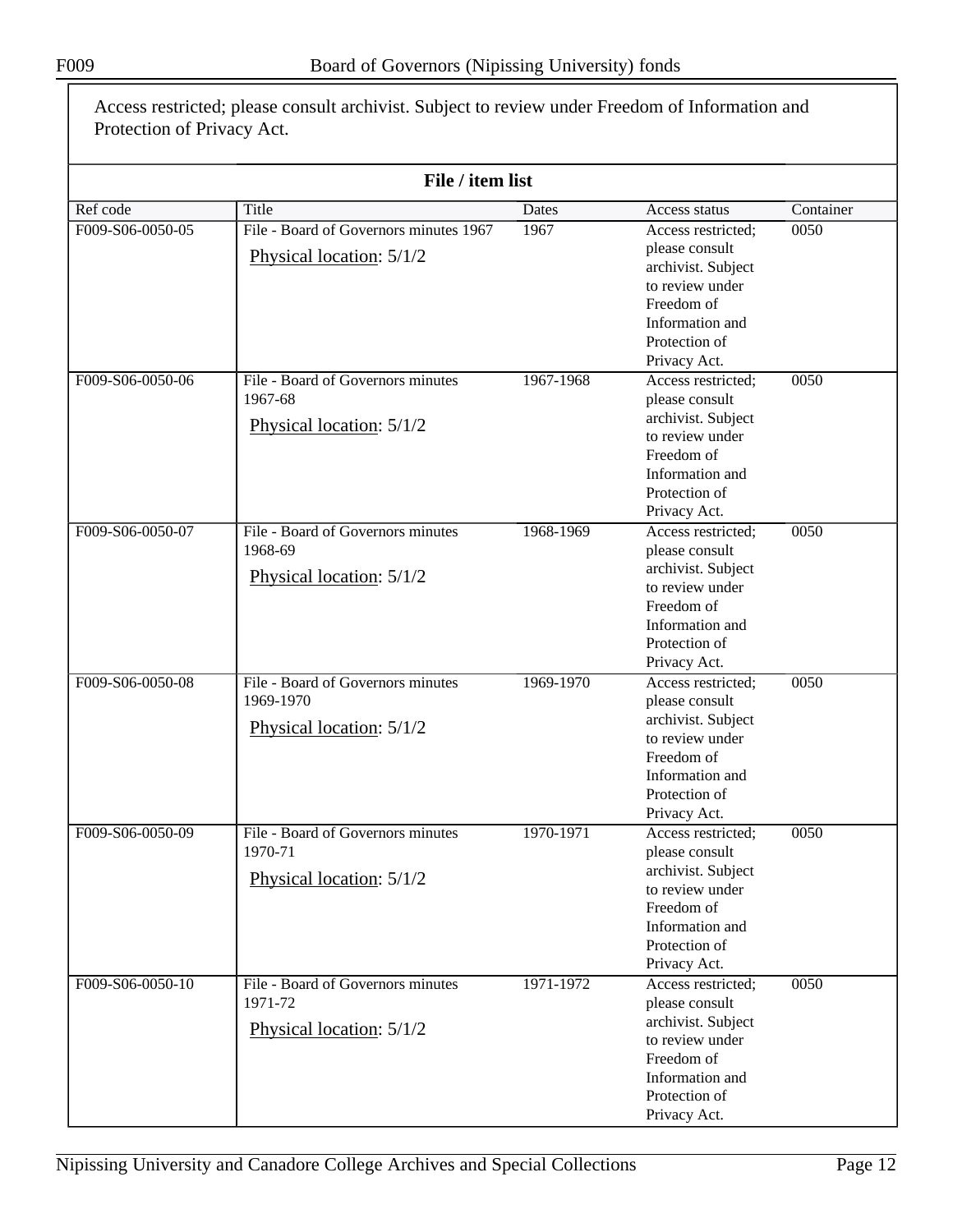| F009-S06-0050-11 | File - Board of Governors minutes<br>1972-73 | 1972-1973 | Access restricted:<br>please consult  | 0050 |
|------------------|----------------------------------------------|-----------|---------------------------------------|------|
|                  | Physical location: 5/1/2                     |           | archivist. Subject<br>to review under |      |
|                  |                                              |           | Freedom of                            |      |
|                  |                                              |           | Information and                       |      |
|                  |                                              |           | Protection of<br>Privacy Act.         |      |
| F009-S06-0051-01 | File - Board of Governors minutes            | 1973-1974 | Access restricted;                    | 0051 |
|                  | 1973-74                                      |           | please consult                        |      |
|                  | Physical location: 5/1/2                     |           | archivist. Subject                    |      |
|                  |                                              |           | to review under                       |      |
|                  |                                              |           | Freedom of                            |      |
|                  |                                              |           | Information and<br>Protection of      |      |
|                  |                                              |           | Privacy Act.                          |      |
| F009-S06-0051-02 | File - Board of Governors minutes            | 1974-1975 | Access restricted;                    | 0051 |
|                  | 1974-75                                      |           | please consult                        |      |
|                  | Physical location: 5/1/2                     |           | archivist. Subject<br>to review under |      |
|                  |                                              |           | Freedom of                            |      |
|                  |                                              |           | Information and                       |      |
|                  |                                              |           | Protection of                         |      |
|                  |                                              |           | Privacy Act.                          |      |
| F009-S06-0051-03 | File - Board of Governors minutes            | 1975-1976 | Access restricted;                    | 0051 |
|                  | 1975-76                                      |           | please consult<br>archivist. Subject  |      |
|                  | Physical location: 5/1/2                     |           | to review under                       |      |
|                  |                                              |           | Freedom of                            |      |
|                  |                                              |           | Information and                       |      |
|                  |                                              |           | Protection of                         |      |
| F009-S06-0051-04 | File - Board of Governors minutes            |           | Privacy Act.                          |      |
|                  | 1976-77                                      | 1976-1977 | Access restricted;<br>please consult  | 0051 |
|                  |                                              |           | archivist. Subject                    |      |
|                  | Physical location: 5/1/2                     |           | to review under                       |      |
|                  |                                              |           | Freedom of                            |      |
|                  |                                              |           | Information and                       |      |
|                  |                                              |           | Protection of                         |      |
| F009-S06-0051-05 | File - Board of Governors minutes            | 1977-1978 | Privacy Act.<br>Access restricted;    | 0051 |
|                  | 1977-78                                      |           | please consult                        |      |
|                  |                                              |           | archivist. Subject                    |      |
|                  | Physical location: 5/1/2                     |           | to review under                       |      |
|                  |                                              |           | Freedom of                            |      |
|                  |                                              |           | Information and                       |      |
|                  |                                              |           | Protection of<br>Privacy Act.         |      |
| F009-S06-0051-06 | File - Board of Governors minutes            | 1978-1979 | Access restricted;                    | 0051 |
|                  | 1978-79                                      |           | please consult                        |      |
|                  | Physical location: 5/1/2                     |           | archivist. Subject                    |      |
|                  |                                              |           | to review under                       |      |
|                  |                                              |           | Freedom of                            |      |
|                  |                                              |           | Information and<br>Protection of      |      |
|                  |                                              |           | Privacy Act.                          |      |
|                  |                                              |           |                                       |      |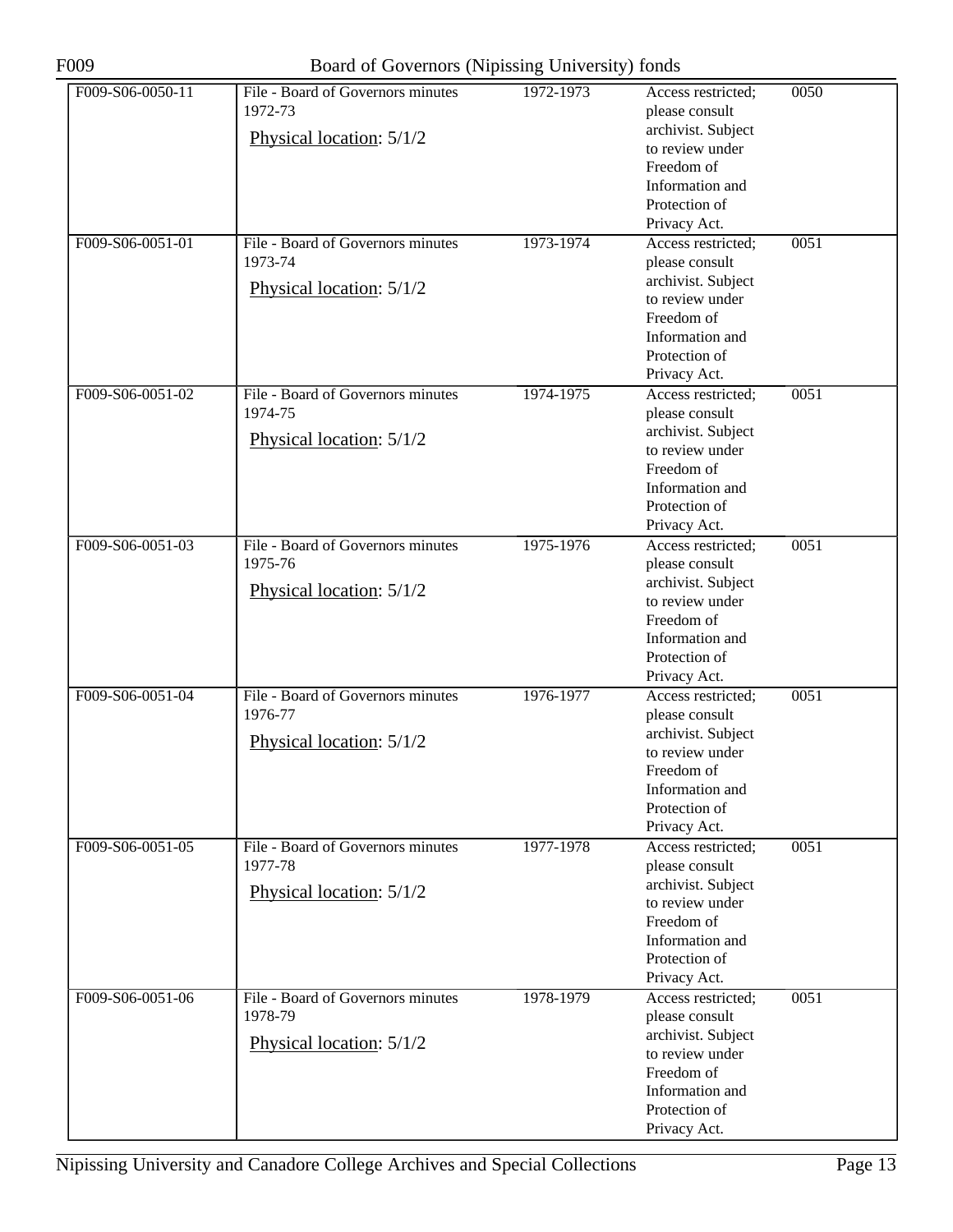| F009-S06-0051-07 | File - Board of Governors minutes<br>1979-80                           | 1979-1980 | Access restricted;<br>please consult                | 0051 |
|------------------|------------------------------------------------------------------------|-----------|-----------------------------------------------------|------|
|                  | Physical location: 5/1/2                                               |           | archivist. Subject<br>to review under<br>Freedom of |      |
|                  |                                                                        |           | Information and<br>Protection of                    |      |
|                  |                                                                        |           | Privacy Act.                                        |      |
| F009-S06-0051-08 | File - Board of Governors minutes                                      | 1980-1981 | Access restricted;                                  | 0051 |
|                  | 1980-81                                                                |           | please consult                                      |      |
|                  | Physical location: 5/1/2                                               |           | archivist. Subject                                  |      |
|                  |                                                                        |           | to review under<br>Freedom of                       |      |
|                  |                                                                        |           | Information and                                     |      |
|                  |                                                                        |           | Protection of                                       |      |
|                  |                                                                        |           | Privacy Act.                                        |      |
| F009-S06-0051-09 | File - Board of Governors minutes                                      | 1981-1982 | Access restricted;                                  | 0051 |
|                  | 1981-82                                                                |           | please consult                                      |      |
|                  | Physical location: 5/1/2                                               |           | archivist. Subject<br>to review under               |      |
|                  |                                                                        |           | Freedom of                                          |      |
|                  |                                                                        |           | Information and                                     |      |
|                  |                                                                        |           | Protection of                                       |      |
|                  |                                                                        |           | Privacy Act.                                        |      |
| F009-S06-0051-10 | File - Minutes / Board of Governors                                    | 1982-1983 | Access restricted;                                  | 0051 |
|                  | [and] board committees / September                                     |           | please consult                                      |      |
|                  | 1982 - June 1983                                                       |           | archivist. Subject<br>to review under               |      |
|                  | Physical location: 5/1/2                                               |           | Freedom of                                          |      |
|                  |                                                                        |           | Information and                                     |      |
|                  |                                                                        |           | Protection of                                       |      |
|                  |                                                                        |           | Privacy Act.                                        |      |
| F009-S06-0052-01 | File - Minutes / Board of Governors                                    | 1983-1984 | Access restricted;                                  | 0052 |
|                  | [and] board committees / September<br>1983 - June 1984                 |           | please consult                                      |      |
|                  |                                                                        |           | archivist. Subject<br>to review under               |      |
|                  | Physical location: 5/1/2                                               |           | Freedom of                                          |      |
|                  |                                                                        |           | Information and                                     |      |
|                  |                                                                        |           | Protection of                                       |      |
|                  |                                                                        |           | Privacy Act.                                        |      |
| F009-S06-0052-02 | File - Board of Governors minutes<br>1984-85                           | 1984-1985 | Access restricted;                                  | 0052 |
|                  |                                                                        |           | please consult<br>archivist. Subject                |      |
|                  | Physical location: 5/1/2                                               |           | to review under                                     |      |
|                  |                                                                        |           | Freedom of                                          |      |
|                  |                                                                        |           | Information and                                     |      |
|                  |                                                                        |           | Protection of                                       |      |
|                  |                                                                        |           | Privacy Act.                                        |      |
| F009-S06-0052-03 | File - Minutes of Board of Governors and<br>committee meetings 1985-86 | 1985-1986 | Access restricted;<br>please consult                | 0052 |
|                  |                                                                        |           | archivist. Subject                                  |      |
|                  | Physical location: 5/1/2                                               |           | to review under                                     |      |
|                  |                                                                        |           | Freedom of                                          |      |
|                  |                                                                        |           | Information and                                     |      |
|                  |                                                                        |           | Protection of                                       |      |
|                  |                                                                        |           | Privacy Act.                                        |      |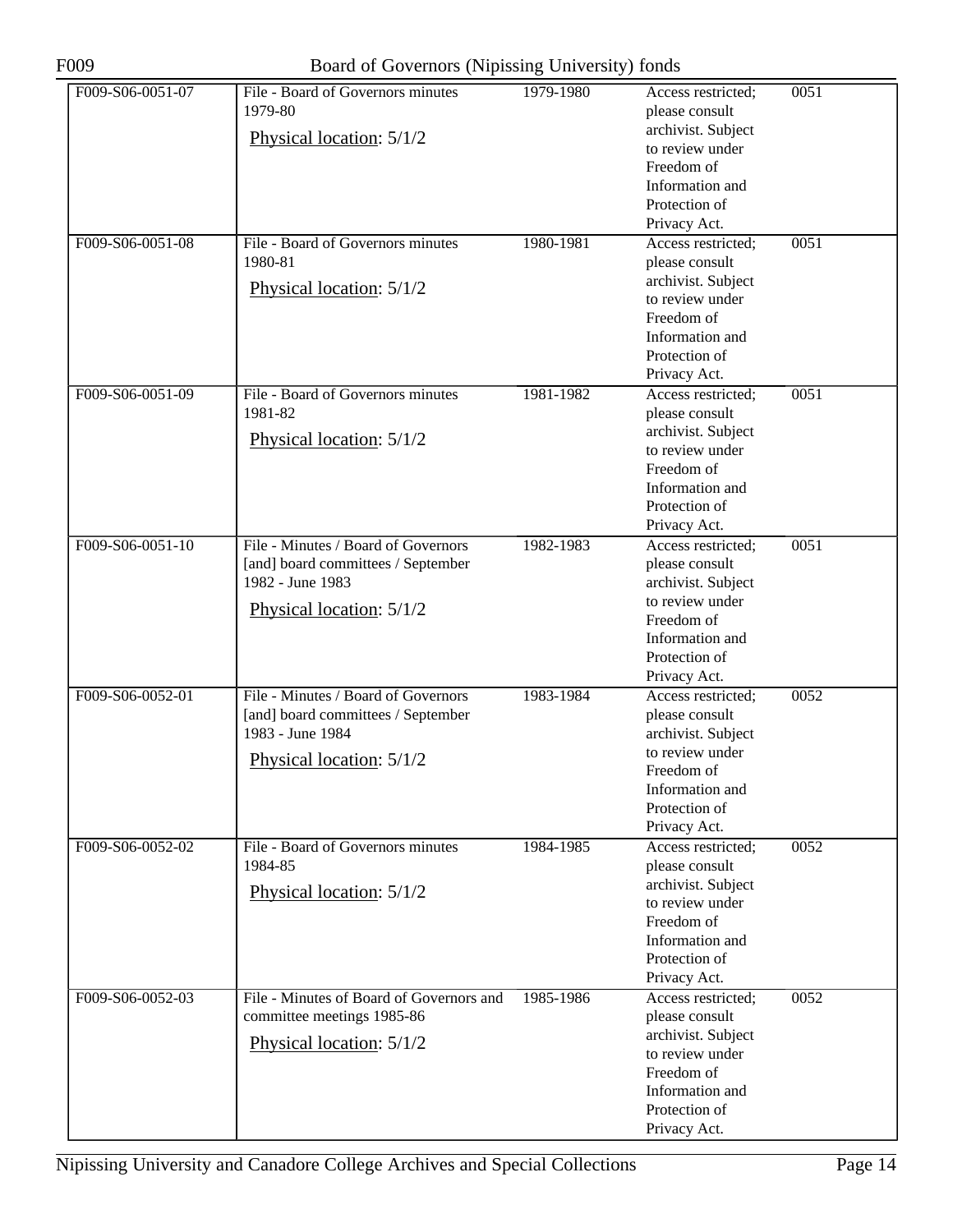| F009-S06-0052-04 | File - Board of Governors minutes<br>1986-87 | 1986-1987 | Access restricted;<br>please consult | 0052 |
|------------------|----------------------------------------------|-----------|--------------------------------------|------|
|                  |                                              |           | archivist. Subject                   |      |
|                  | Physical location: 5/1/2                     |           | to review under                      |      |
|                  |                                              |           | Freedom of                           |      |
|                  |                                              |           | Information and                      |      |
|                  |                                              |           | Protection of                        |      |
|                  |                                              |           | Privacy Act.                         |      |
| F009-S06-0052-05 | File - Board of Governors minutes            | 1987-1988 | Access restricted;                   | 0052 |
|                  | 1987-88                                      |           |                                      |      |
|                  |                                              |           | please consult<br>archivist. Subject |      |
|                  | Physical location: 5/1/2                     |           | to review under                      |      |
|                  |                                              |           | Freedom of                           |      |
|                  |                                              |           |                                      |      |
|                  |                                              |           | Information and                      |      |
|                  |                                              |           | Protection of                        |      |
|                  |                                              |           | Privacy Act.                         |      |
| F009-S06-0052-06 | File - Board of Governors minutes            | 1988-1989 | Access restricted;                   | 0052 |
|                  | 1988-1989                                    |           | please consult                       |      |
|                  | Physical location: 5/1/2                     |           | archivist. Subject                   |      |
|                  |                                              |           | to review under                      |      |
|                  |                                              |           | Freedom of                           |      |
|                  |                                              |           | Information and                      |      |
|                  |                                              |           | Protection of                        |      |
|                  |                                              |           | Privacy Act.                         |      |
| F009-S06-0052-07 | File - Board of Governors minutes            | 1989-1990 | Access restricted;                   | 0052 |
|                  | 1990-1991                                    |           | please consult                       |      |
|                  | Physical location: 5/1/2                     |           | archivist. Subject                   |      |
|                  |                                              |           | to review under                      |      |
|                  |                                              |           | Freedom of                           |      |
|                  |                                              |           | Information and                      |      |
|                  |                                              |           | Protection of                        |      |
|                  |                                              |           | Privacy Act.                         |      |
| F009-S06-0052-08 | File - Board of Governors minutes            | 1991-1992 | Access restricted;                   | 0052 |
|                  | 1991-1992                                    |           | please consult                       |      |
|                  | Physical location: 5/1/2                     |           | archivist. Subject                   |      |
|                  |                                              |           | to review under                      |      |
|                  |                                              |           | Freedom of                           |      |
|                  |                                              |           | Information and                      |      |
|                  |                                              |           | Protection of                        |      |
|                  |                                              |           | Privacy Act.                         |      |
| F009-S06-0053-01 | File - Board of Governors minutes            | 1992-1993 | Access restricted;                   | 0053 |
|                  | 1992-1993                                    |           | please consult                       |      |
|                  | Physical location: 5/1/2                     |           | archivist. Subject                   |      |
|                  |                                              |           | to review under                      |      |
|                  |                                              |           | Freedom of                           |      |
|                  |                                              |           | Information and                      |      |
|                  |                                              |           | Protection of                        |      |
|                  |                                              |           | Privacy Act.                         |      |
| F009-S06-0053-02 | File - Board of Governors minutes            | 1994-1995 | Access restricted;                   | 0053 |
|                  | 1994-1995                                    |           | please consult                       |      |
|                  | Physical location: 5/1/2                     |           | archivist. Subject                   |      |
|                  |                                              |           | to review under                      |      |
|                  |                                              |           | Freedom of                           |      |
|                  |                                              |           | Information and                      |      |
|                  |                                              |           | Protection of                        |      |
|                  |                                              |           | Privacy Act.                         |      |
|                  |                                              |           |                                      |      |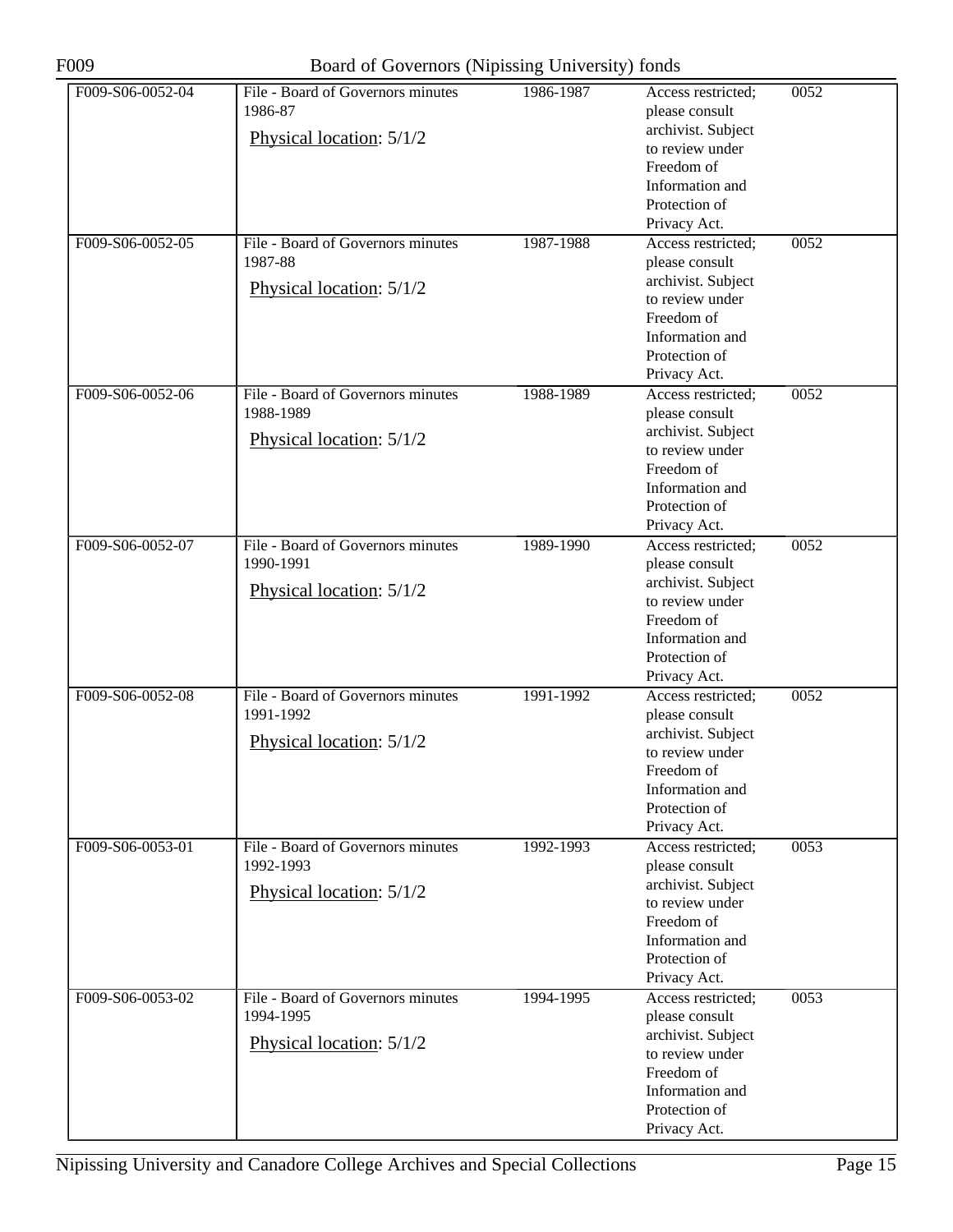### <span id="page-15-0"></span>**Series F009-S07: Other committees**

Date: 1964-1991 (date of creation)

Scope and content:

Series documents the work of other committees of, or related to, the Board of Governors, including the following special or temporary committees: the Library Committee; Special Committee on Salaries for the President, Deans, and Assistant Dean; Presidents' Research Committee (Laurentian); Sites Committee; Negotiating Committee (Northeastern University); Ad Hoc Planning Committee; and Advisory Committee. Series is arranged into files by committee.

Physical description: 3.7 cm of textual records

Language of the material:

English

Access points:

• Textual record (documentary form)

Restrictions on access:

| File / item list |                                                                                                                  |           |                                                                                                                                                 |           |  |
|------------------|------------------------------------------------------------------------------------------------------------------|-----------|-------------------------------------------------------------------------------------------------------------------------------------------------|-----------|--|
| Ref code         | Title                                                                                                            | Dates     | Access status                                                                                                                                   | Container |  |
| F009-S07-0048-07 | File - Library Committee                                                                                         | 1966-1973 |                                                                                                                                                 | 0048      |  |
|                  | Physical location: 5/1/1                                                                                         |           |                                                                                                                                                 |           |  |
| F009-S07-0048-08 | File - Special Committee on Salaries for<br>the President, Deans, and Assistant Dean<br>Physical location: 5/1/1 | 1974      | Access restricted;<br>please consult<br>archivist. Subject<br>to review under<br>Freedom of<br>Information and<br>Protection of<br>Privacy Act. | 0048      |  |
| F009-S07-0048-09 | File - Presidents' Research Committee<br>Physical location: 5/1/1                                                | 1964      | Access restricted:<br>please consult<br>archivist. Subject<br>to review under<br>Freedom of<br>Information and<br>Protection of<br>Privacy Act. | 0048      |  |
| F009-S07-0049-03 | File - Sites Committee<br>Physical location: 5/1/1                                                               | 1967      | Access restricted;<br>please consult<br>archivist. Subject<br>to review under<br>Freedom of<br>Information and                                  | 0049      |  |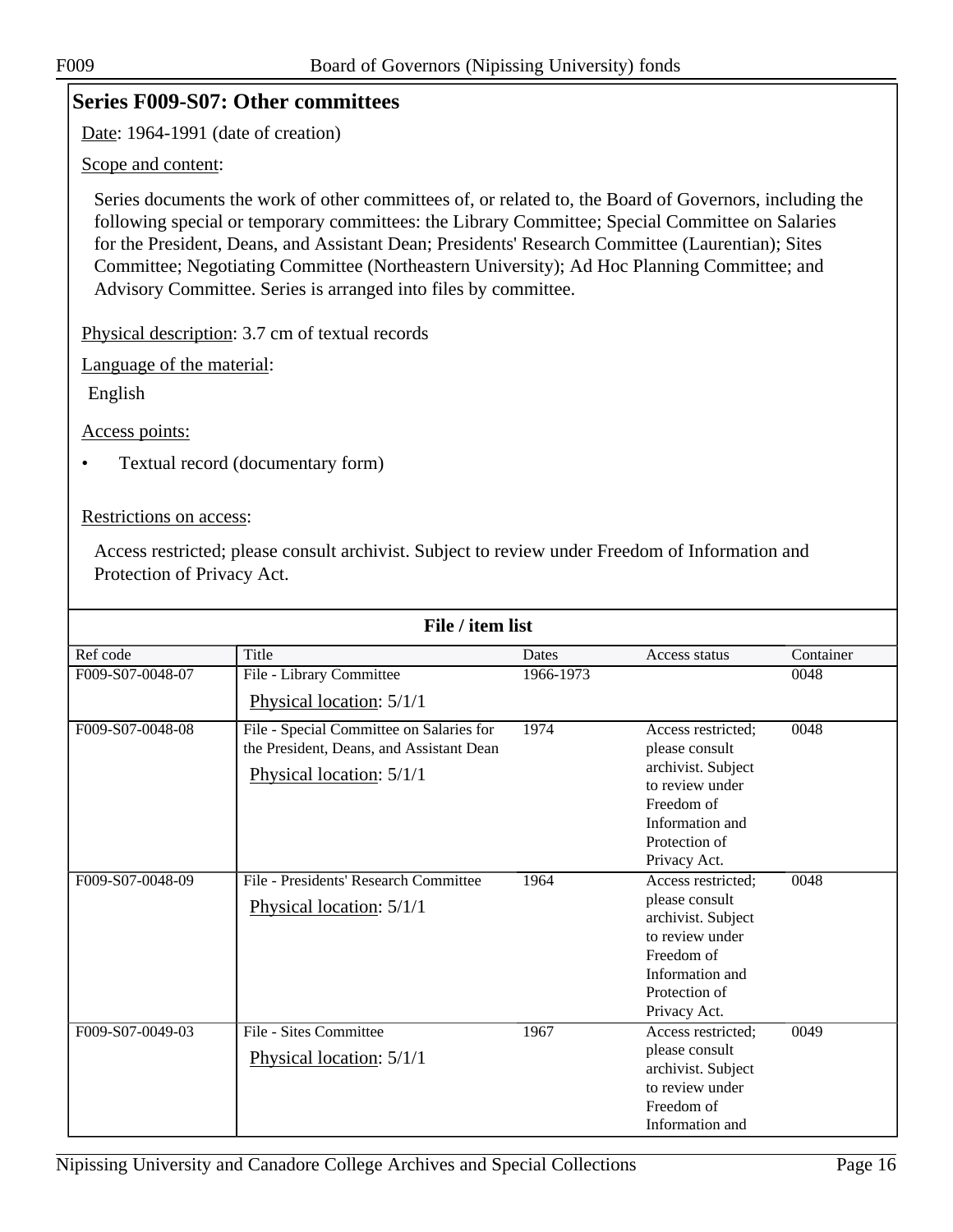|                  |                                                                                       |           | Protection of<br>Privacy Act.                                                                                                                   |      |
|------------------|---------------------------------------------------------------------------------------|-----------|-------------------------------------------------------------------------------------------------------------------------------------------------|------|
| F009-S07-0049-07 | File - Negotiating Committee -<br>Northeastern University<br>Physical location: 5/1/1 | 1966      | Access restricted:<br>please consult<br>archivist. Subject<br>to review under<br>Freedom of<br>Information and<br>Protection of<br>Privacy Act. | 0049 |
| F009-S07-0053-03 | File - Ad Hoc Planning Committee<br>Physical location: 5/1/2                          | 1974-1976 | Access restricted:<br>please consult<br>archivist. Subject<br>to review under<br>Freedom of<br>Information and<br>Protection of<br>Privacy Act. | 0053 |
| F009-S07-0053-04 | File - Advisory Committee<br>Physical location: 5/1/2                                 | 1967-1971 | Access restricted;<br>please consult<br>archivist. Subject<br>to review under<br>Freedom of<br>Information and<br>Protection of<br>Privacy Act. | 0053 |

### <span id="page-16-0"></span>**Series F009-S08: Plant and Property Committee**

Date: 1967-1984 (date of creation)

Scope and content:

Series documents the work of the Plant and Property Committee (formerly called the Building and Property Committee), which is responsible for overseeing the maintenance and upgrade of university buildings, the review of new building proposals in consideration of the university's Master Land Use Plan, and the selection of consultants, engineers, and architects. Series consists of one file containing minutes, agendas, memoranda, reports, and correspondence.

Physical description: 1.5 cm of textual records

Language of the material:

English

Access points:

• Textual record (documentary form)

Restrictions on access: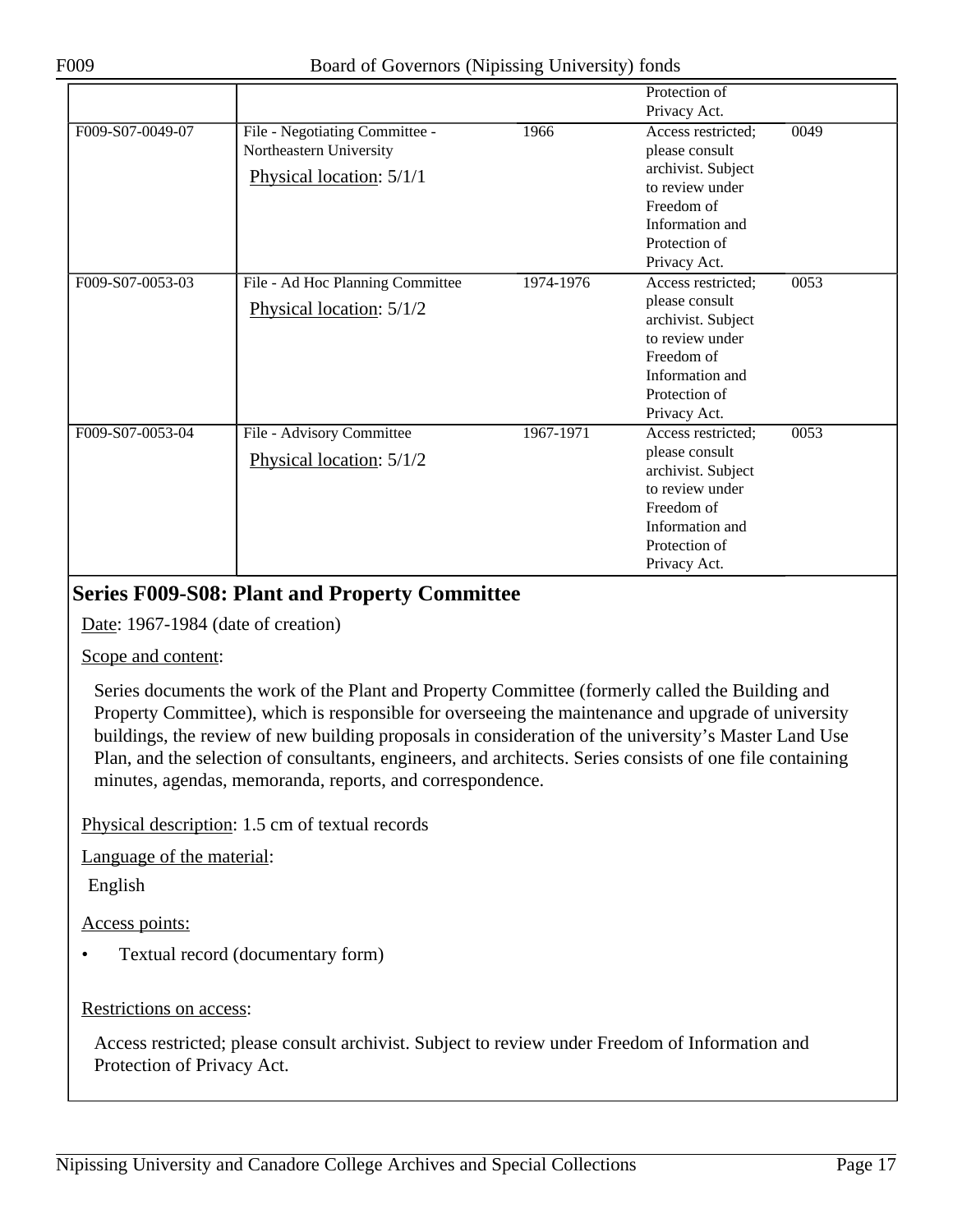<span id="page-17-0"></span>

|                                    | File / item list                                                                                                                                                                             |           |                                                                                                                                                 |           |
|------------------------------------|----------------------------------------------------------------------------------------------------------------------------------------------------------------------------------------------|-----------|-------------------------------------------------------------------------------------------------------------------------------------------------|-----------|
| Ref code                           | Title                                                                                                                                                                                        | Dates     | Access status                                                                                                                                   | Container |
| F009-S08-0048-04                   | File - Building and Property Committee<br>Physical location: 5/1/1                                                                                                                           | 1967-1984 | Access restricted;<br>please consult<br>archivist. Subject<br>to review under<br>Freedom of<br>Information and<br>Protection of<br>Privacy Act. | 0048      |
|                                    | <b>Series F009-S09: University Governance Committee</b>                                                                                                                                      |           |                                                                                                                                                 |           |
| Date: 1966-2008 (date of creation) |                                                                                                                                                                                              |           |                                                                                                                                                 |           |
| Scope and content:                 |                                                                                                                                                                                              |           |                                                                                                                                                 |           |
| Series contains four files.        | Series documents the work of the University Governance Committee, and its predecessor the<br>Nominating Committee, in the selection of candidates for appointment to the Board of Governors. |           |                                                                                                                                                 |           |
|                                    | Physical description: 3.2 cm of textual records                                                                                                                                              |           |                                                                                                                                                 |           |
| Language of the material:          |                                                                                                                                                                                              |           |                                                                                                                                                 |           |
| English                            |                                                                                                                                                                                              |           |                                                                                                                                                 |           |
| Access points:                     |                                                                                                                                                                                              |           |                                                                                                                                                 |           |
|                                    | Textual record (documentary form)                                                                                                                                                            |           |                                                                                                                                                 |           |
| Restrictions on access:            |                                                                                                                                                                                              |           |                                                                                                                                                 |           |
| Protection of Privacy Act.         | Access restricted; please consult archivist. Subject to review under Freedom of Information and                                                                                              |           |                                                                                                                                                 |           |
|                                    | File / item list                                                                                                                                                                             |           |                                                                                                                                                 |           |
| Ref code                           | Title                                                                                                                                                                                        | Dates     | Access status                                                                                                                                   | Container |
| F009-S09-0048-05                   | File - Nominating Committee<br>Physical location: 5/1/1                                                                                                                                      | 1974-1981 | Access restricted;<br>please consult<br>archivist. Subject                                                                                      | 0048      |
|                                    |                                                                                                                                                                                              |           | to review under<br>Freedom of                                                                                                                   |           |
|                                    |                                                                                                                                                                                              |           | Information and                                                                                                                                 |           |
|                                    |                                                                                                                                                                                              |           | Protection of                                                                                                                                   |           |
| F009-S09-0048-06                   | <b>File - Nominating Committee</b>                                                                                                                                                           | 1982-1991 | Privacy Act.<br>Access restricted;                                                                                                              | 0048      |
|                                    | Physical location: 5/1/1                                                                                                                                                                     |           | please consult                                                                                                                                  |           |
|                                    |                                                                                                                                                                                              |           | archivist. Subject<br>to review under                                                                                                           |           |
|                                    |                                                                                                                                                                                              |           | Freedom of                                                                                                                                      |           |
|                                    |                                                                                                                                                                                              |           | Information and<br>Protection of                                                                                                                |           |
|                                    |                                                                                                                                                                                              |           | Privacy Act.                                                                                                                                    |           |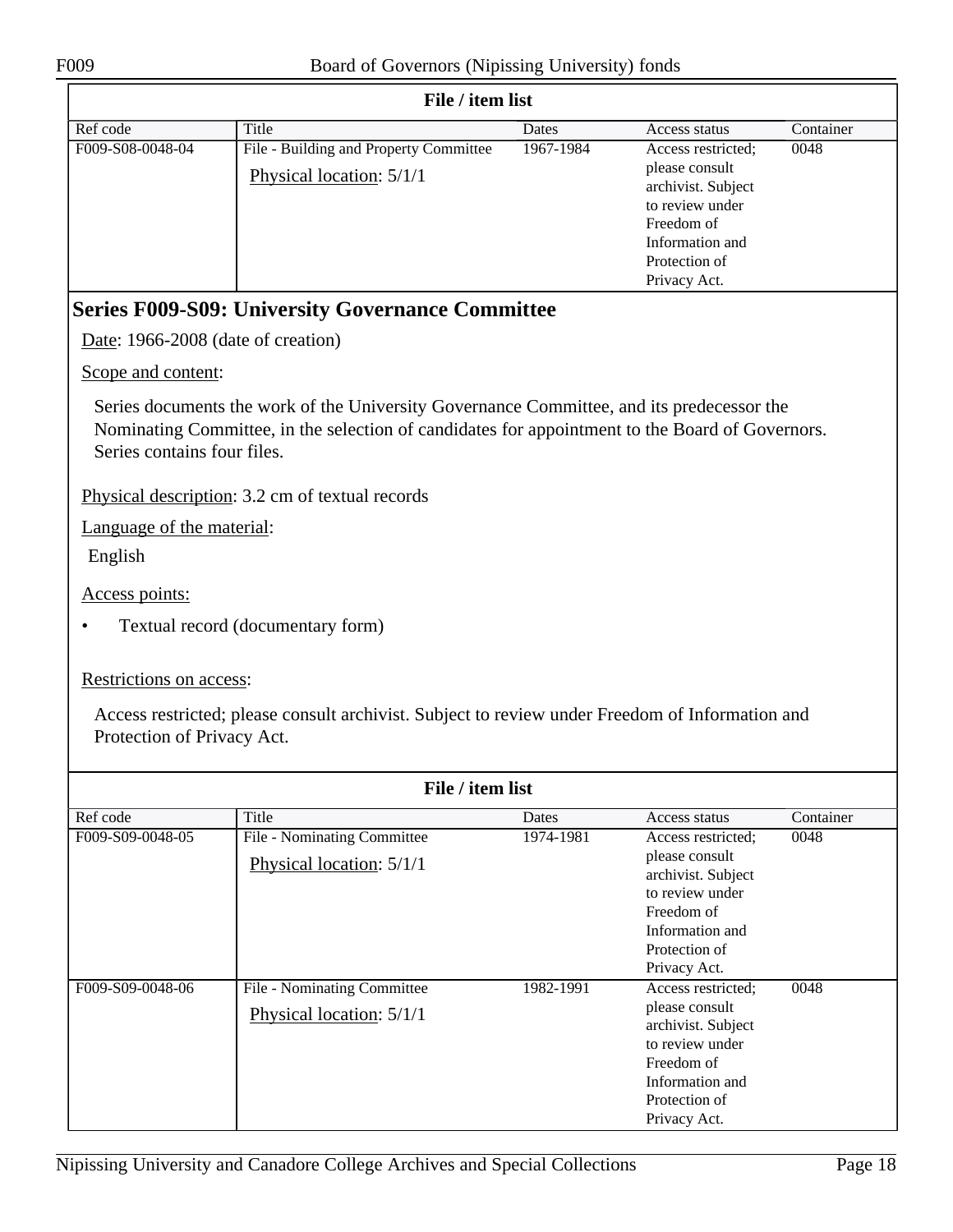| F009-S09-0053-07 | File - Appointments to the Board of<br>Governors<br>Physical location: 5/1/2 | 1966      | Access restricted;<br>please consult<br>archivist. Subject<br>to review under<br>Freedom of<br>Information and<br>Protection of<br>Privacy Act. | 0053 |
|------------------|------------------------------------------------------------------------------|-----------|-------------------------------------------------------------------------------------------------------------------------------------------------|------|
| F009-S09-0054-01 | File - Board members' resumes<br>Physical location: 5/1/2                    | 2002-2008 | Access restricted;<br>please consult<br>archivist. Subject<br>to review under<br>Freedom of<br>Information and<br>Protection of<br>Privacy Act. | 0054 |

### <span id="page-18-0"></span>**Series F009-S10: Photographs**

Date: 1989-2013 (date of creation)

Scope and content:

Series contains group portraits and composite photographs of the Board of Governors.

Physical description: 29 photographs : colour and b+w ; 28 x 36 cm or smaller

Language of the material:

English

Access points:

• Graphic material (documentary form)

Restrictions on access:

| File / item list |                                         |           |                                       |           |  |
|------------------|-----------------------------------------|-----------|---------------------------------------|-----------|--|
| Ref code         | Title                                   | Dates     | Access status                         | Container |  |
| F009-S10-0053-14 | File - Group portraits                  | 1989-1991 |                                       | 0053      |  |
|                  | Physical location: 5/1/2                |           |                                       |           |  |
| F009-S10-0033-01 | File - Composite photographs            | 1993-2000 |                                       | 0033      |  |
|                  | Physical location: 5/6/1                |           |                                       |           |  |
| F009-S10-0033-02 | File - Composite photographs            | 2000-2013 |                                       | 0033      |  |
|                  | Physical location: 5/6/1                |           |                                       |           |  |
| F009-0048-10     | File - Chairman's addresses and reports | 1968-1970 | Access restricted;                    | 0048      |  |
|                  | Physical location: 5/1/1                |           | please consult                        |           |  |
|                  |                                         |           | archivist. Subject<br>to review under |           |  |
|                  |                                         |           | Freedom of                            |           |  |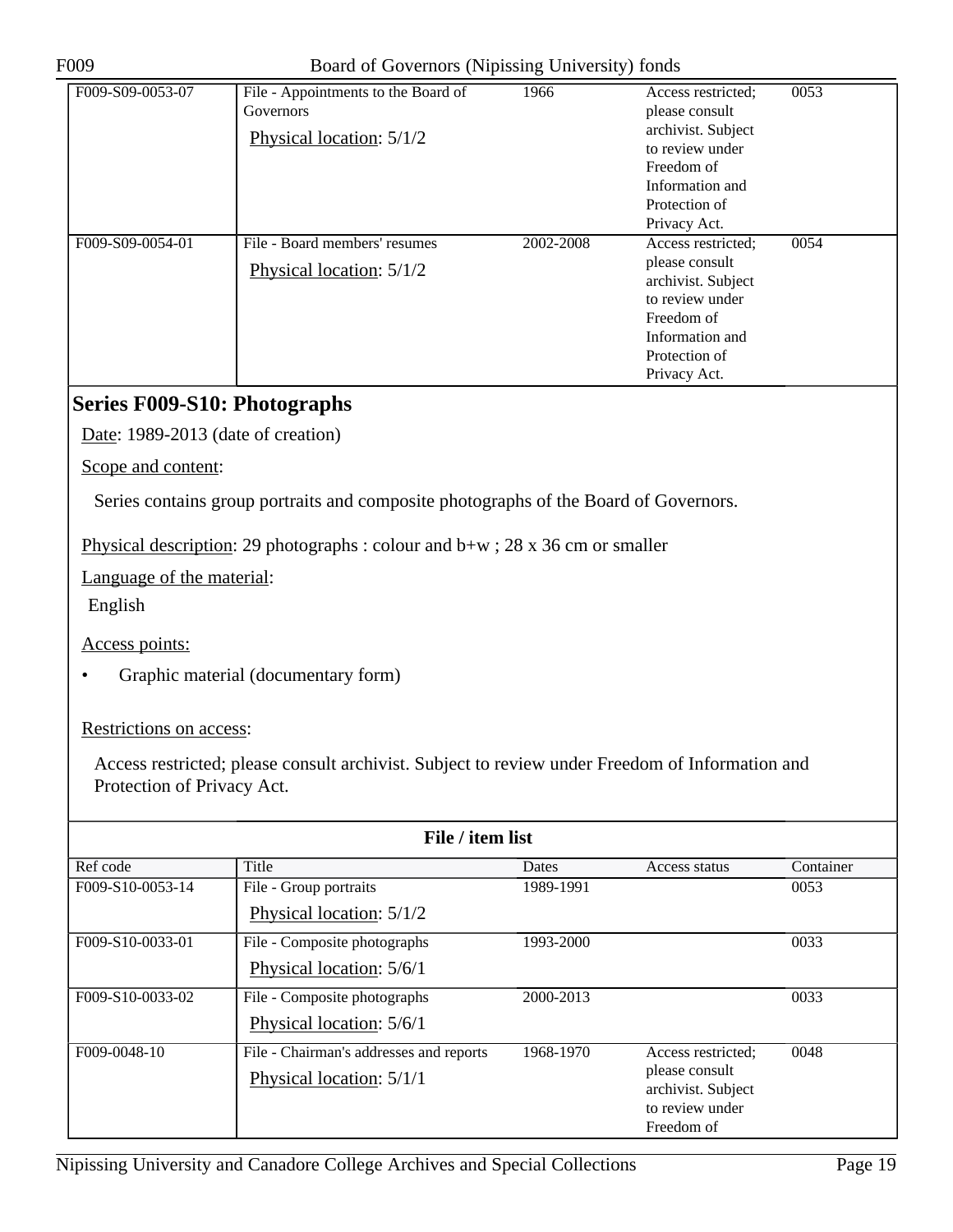|              |                                                                                                                   |           | Information and<br>Protection of<br>Privacy Act.                                                                                                |      |
|--------------|-------------------------------------------------------------------------------------------------------------------|-----------|-------------------------------------------------------------------------------------------------------------------------------------------------|------|
| F009-0049-01 | File - Chairman's addresses and<br>biography<br>Physical location: 5/1/1                                          | 1971-1975 | Access restricted;<br>please consult<br>archivist. Subject<br>to review under<br>Freedom of<br>Information and<br>Protection of<br>Privacy Act. | 0049 |
| F009-0049-02 | File - Constitution of Board<br>Physical location: 5/1/1                                                          | 1985      | Access restricted;<br>please consult<br>archivist. Subject<br>to review under<br>Freedom of<br>Information and<br>Protection of<br>Privacy Act. | 0049 |
| F009-0049-04 | File - Draft proposal for the<br>establishment of a college education<br>centre<br>Physical location: 5/1/1       | 1967-1968 | Access restricted;<br>please consult<br>archivist. Subject<br>to review under<br>Freedom of<br>Information and<br>Protection of<br>Privacy Act. | 0049 |
| F009-0049-05 | File - Draft proposal for the<br>establishment of a c[ollege] e[ducation]<br>c[entre]<br>Physical location: 5/1/1 | 1968-1969 | Access restricted;<br>please consult<br>archivist. Subject<br>to review under<br>Freedom of<br>Information and<br>Protection of<br>Privacy Act. | 0049 |
| F009-0049-06 | File - Nipissing Coll[ege - Naming and<br>affiliation]<br>Physical location: 5/1/1                                | 1967      | Access restricted;<br>please consult<br>archivist. Subject<br>to review under<br>Freedom of<br>Information and<br>Protection of<br>Privacy Act. | 0049 |
| F009-0049-08 | File - Signing ceremony<br>Physical location: 5/1/1                                                               | 1967      | Access restricted;<br>please consult<br>archivist. Subject<br>to review under<br>Freedom of<br>Information and<br>Protection of<br>Privacy Act. | 0049 |
| F009-0049-09 | File - Laurentian University<br>Physical location: 5/1/1                                                          | 1964-1967 | Access restricted;<br>please consult<br>archivist. Subject<br>to review under<br>Freedom of                                                     | 0049 |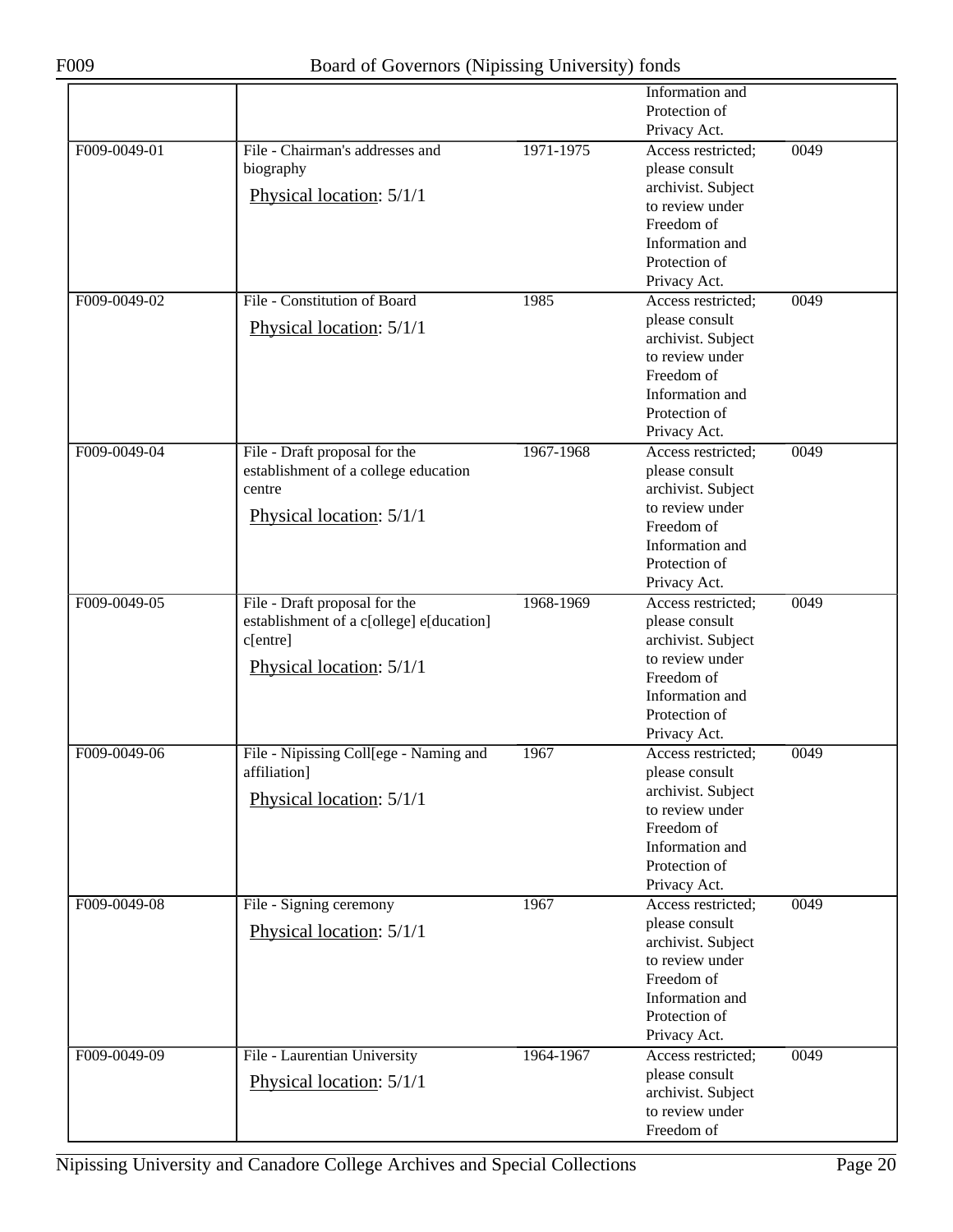|              |                                         |              | Information and                       |      |
|--------------|-----------------------------------------|--------------|---------------------------------------|------|
|              |                                         |              | Protection of                         |      |
|              |                                         |              | Privacy Act.                          |      |
| F009-0049-10 | File - Board of Directors               | 1979-1992    | Access restricted;                    | 0049 |
|              |                                         |              | please consult                        |      |
|              | Physical location: 5/1/1                |              | archivist. Subject                    |      |
|              |                                         |              | to review under                       |      |
|              |                                         |              | Freedom of                            |      |
|              |                                         |              | Information and                       |      |
|              |                                         |              | Protection of                         |      |
|              |                                         |              | Privacy Act.                          |      |
| F009-0050-01 | File - Student association              | 1965-1966    | Access restricted;                    | 0050 |
|              |                                         |              | please consult                        |      |
|              | Physical location: 5/1/2                |              | archivist. Subject                    |      |
|              |                                         |              | to review under                       |      |
|              |                                         |              | Freedom of                            |      |
|              |                                         |              | Information and                       |      |
|              |                                         |              | Protection of                         |      |
|              |                                         |              | Privacy Act.                          |      |
| F009-0053-05 | File - Affiliation with Laurentian      | 1965-1967    | Access restricted;                    | 0053 |
|              | University                              |              | please consult                        |      |
|              | Physical location: 5/1/2                |              | archivist. Subject                    |      |
|              |                                         |              | to review under                       |      |
|              |                                         |              | Freedom of                            |      |
|              |                                         |              | Information and                       |      |
|              |                                         |              | Protection of                         |      |
|              |                                         |              | Privacy Act.                          |      |
| F009-0053-06 | File - Birnie and McMillan - Legalities | 1967-1975    | Access restricted;                    | 0053 |
|              | Physical location: 5/1/2                |              | please consult                        |      |
|              |                                         |              | archivist. Subject                    |      |
|              |                                         |              | to review under                       |      |
|              |                                         |              | Freedom of                            |      |
|              |                                         |              | Information and                       |      |
|              |                                         |              | Protection of                         |      |
|              |                                         |              | Privacy Act.                          |      |
| F009-0053-08 | File - Board of Directors               | 1967-1976    | Access restricted;                    | 0053 |
|              | Physical location: 5/1/2                |              | please consult                        |      |
|              |                                         |              | archivist. Subject<br>to review under |      |
|              |                                         |              | Freedom of                            |      |
|              |                                         |              | Information and                       |      |
|              |                                         |              | Protection of                         |      |
|              |                                         |              | Privacy Act.                          |      |
| F009-0053-10 | Item - Document of affiliation with     | February 18, | Access restricted;                    | 0053 |
|              | Laurentian University of Sudbury -      | 1967         | please consult                        |      |
|              | February 18th, 1967.                    |              | archivist. Subject                    |      |
|              |                                         |              | to review under                       |      |
|              | Physical location: 5/1/2                |              | Freedom of                            |      |
|              |                                         |              | Information and                       |      |
|              |                                         |              | Protection of                         |      |
|              |                                         |              | Privacy Act.                          |      |
| F009-0053-11 | Item - Talk given at affiliation of     | February 18, | Access restricted;                    | 0053 |
|              | Nipissing College and Laurentian        | 1967         | please consult                        |      |
|              | University - February 18, 1967          |              | archivist. Subject                    |      |
|              | Physical location: 5/1/2                |              | to review under                       |      |
|              |                                         |              | Freedom of                            |      |